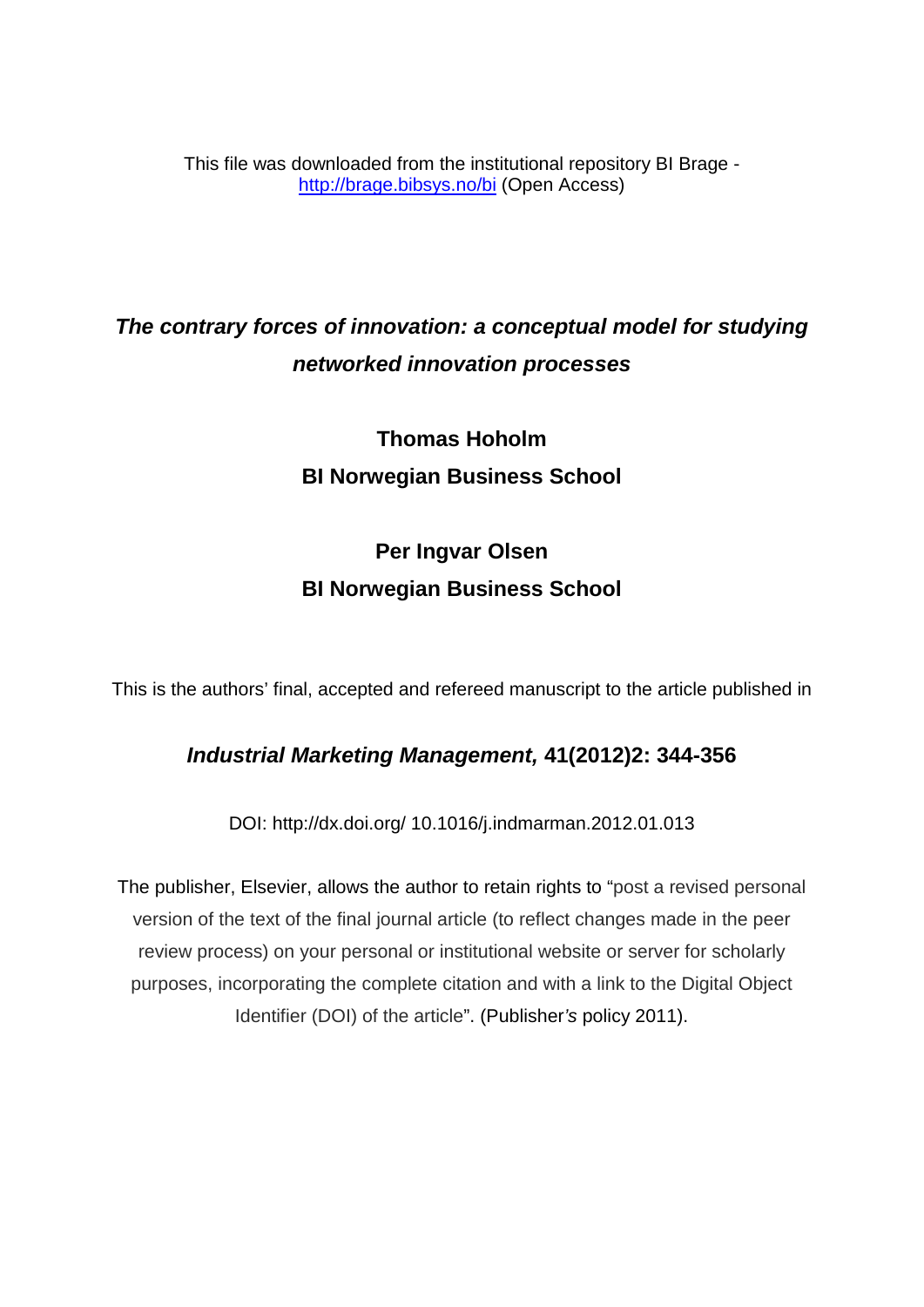## **THE CONTRARY FORCES OF INNOVATION**

*A conceptual model for studying networked innovation processes*

Thomas Hoholm, BI Norwegian Business School, Department of Innovation and Economic Organization, Nydalen, 0442 Oslo, Norway, tel: +47 46410619, email: [thomas.hoholm@bi.no](mailto:thomas.hoholm@bi.no) Per Ingvar Olsen, BI Norwegian Business School, Department of Innovation and Economic Organization, Nydalen, 0442 Oslo, Norway, tel: +47 46410635, email: [per.i.olsen@bi.no](mailto:per.i.olsen@bi.no)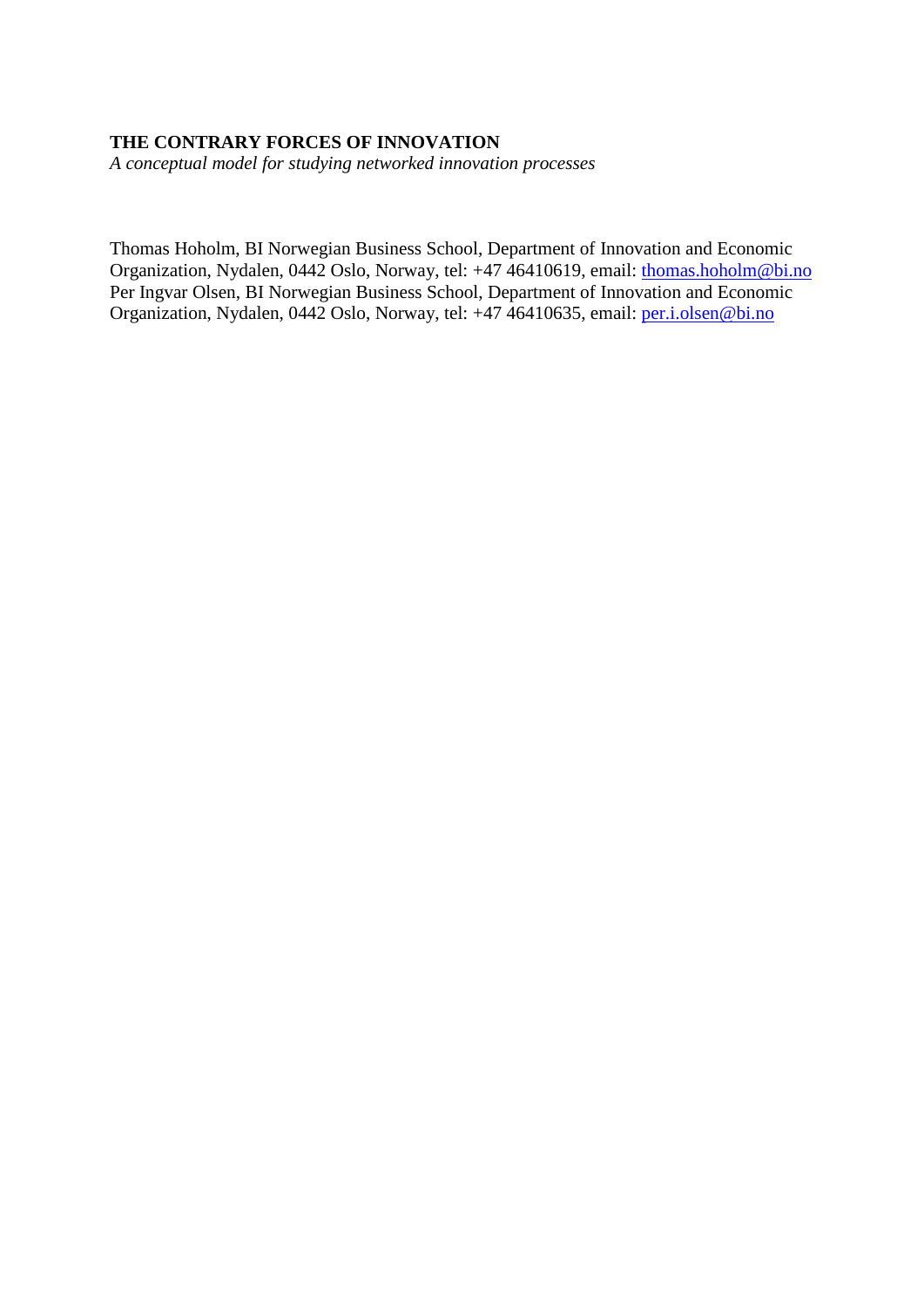Thomas Hoholm is a postdoctoral fellow at BI Norwegian Business School, Department of Innovation and Economic Organization, and is presently also a visiting scholar at the University of California Berkeley. He uses ethnographic methods to study innovation, organization and learning. He has published in journals such as Industrial Marketing Management, Human Relations, and Management Learning. His research monograph, The Contrary Forces of Innovation, was published by Palgrave Macmillan in 2011.

Per Ingvar Olsen is associate professor at BI Norwegian Business School, Department of Innovation and Economic Organization. His current research interest is in economic interactions, business networks and innovation projects and processes, with recent publications on these topics in Philosophy of Management and The IMP Journal.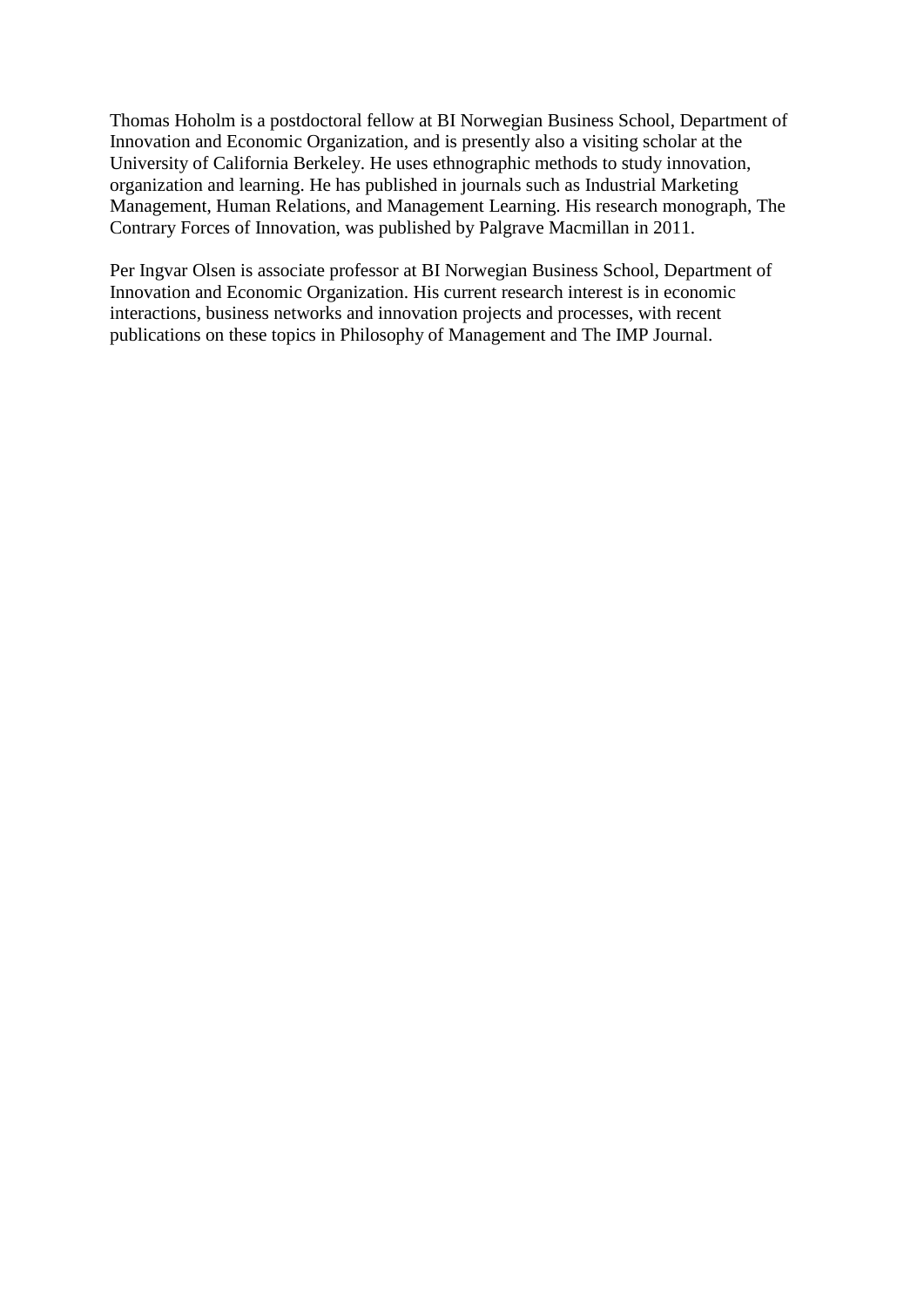Keywords: innovation, process studies, friction, confrontation, IMP, actor-network theory

#### **Abstract**

In this paper, we argue that industrial innovation processes can productively be analyzed as consisting of two sub-processes that over time create and mobilize contrary forces within both internal and external interactions of the innovation project. One of these forces emerges from the process of mobilizing resources, activities, and actors in ensuring commitments to the project over time. The other is the process of explorative learning, which continues to create revised or even new propositions about the realities of the project and its opportunities. We argue that this analytical distinction permits us to expand our understanding of how friction forces develop over time in business networks (Håkansson & Waluszewski, 2001ab), the patterns of divergence and convergence in innovation processes as identified by Van de Ven et al. (1999) and the processes of "path creation through mindful deviation" as argued by Garud and Karnøe (2001).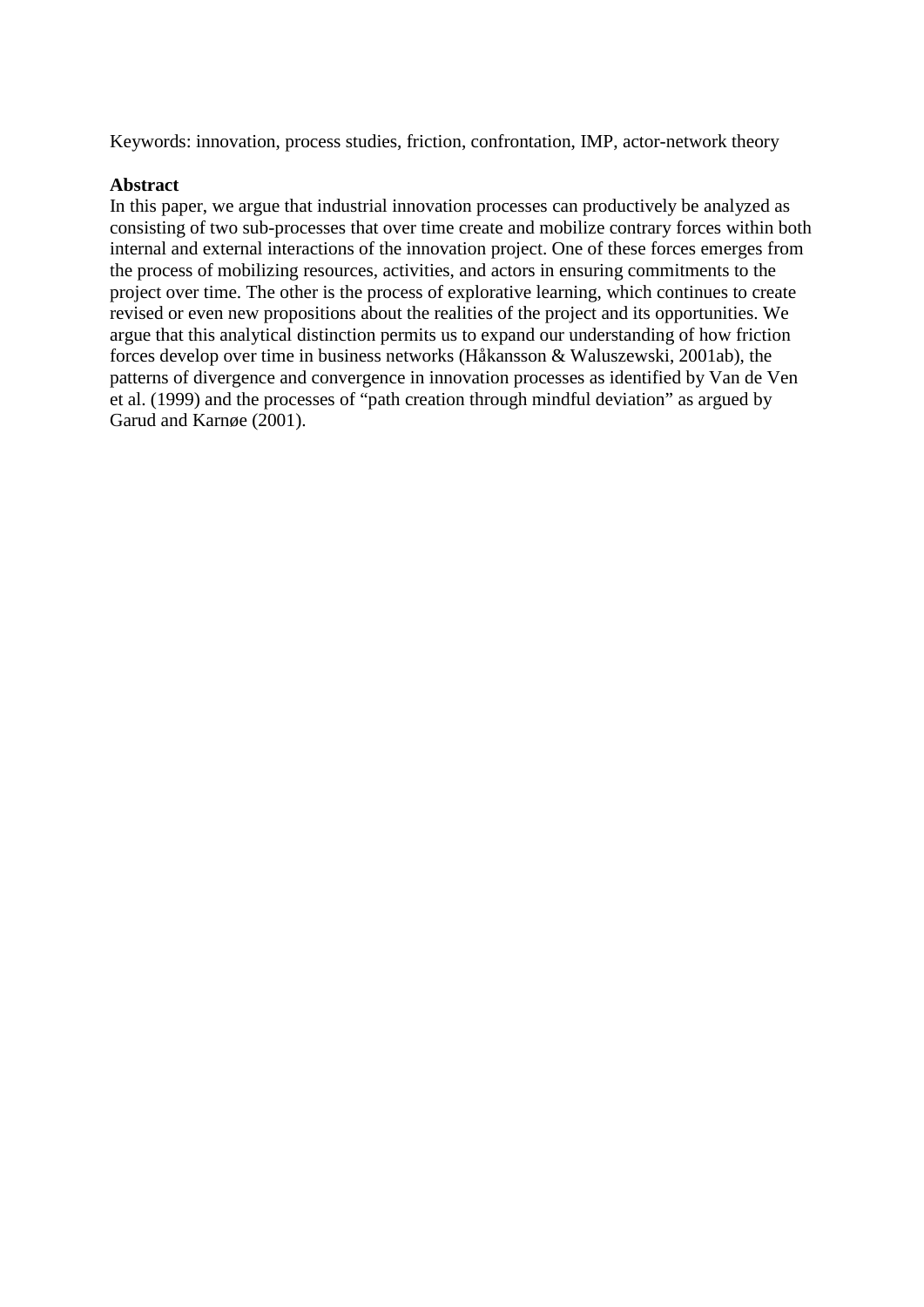### **1. Introduction**

Innovation processes represent a particular challenge to IMP theory, since it has emerged from a greater focus on understanding why businesses tend to be much more intertwined in relatively stable collaborative networks. Given the dominance of interrelatedness, interdependency and stability across many business landscapes, observed radical changes and innovations must also be properly accounted for. To do this, a particular concept of 'friction' has been introduced by Håkansson and Waluszewski (2001b), which identifies tension between the forces of the elements that have been put in place and the forces of any movements, changes and efforts that interact with such an established order (Håkansson & Waluszewski, 2001b). In this paper, we aim to further investigate what some of these controversies are made of. In order to accomplish this, we have applied Actor-Network Theory (ANT) as an analytical approach for dealing with and explaining 'emerging phenomena', such as innovations. In particular we utilize ANT's attention to controversy and alliance-building; the assumption that networks emerge out of the more or less conflictual processes of overcoming resistance, and the semiotic principle of entities being entirely a result of their relations. ANT has also been used by other IMP researchers, with the aim of combining the two approaches in order to better explain change and innovation in business networks (Mattsson, 2003; Araujo, 2007; Brekke, 2009; Hoholm, 2011).

This paper is based on a detailed case study of a fairly complex food-product innovation project called 'Salma', which was jointly created by the Norwegian dairy company Tine SA, and the seafood company Bremnes Seashore AS, from 2005 through 2008. Based on this study, we suggest that the most crucial frictions and confrontations that we observe throughout the innovation process can be productively analyzed as a dynamic and controversial interplay between two kinds of processes. One of these processes has to do with the efforts to *mobilize resources, activities and actors* by means of including them into particular framings which represent visions about rewarding future states*,* and through arguments that are meant to convince others to commit to the project. The other process is the *process of learning*, referred to here as 'knowledge exploration', by those working toward the project's materialization. Learning evolves through a combination of discoveries, positive and negative feedback, and creation of additional creative propositions about the true state of the innovation and what represents the most promising routes by which the project might advance. New framings are created, different actors and resources interact, and new arguments are being generated to pull the innovation project in alternative directions. Over time, these two processes typically evolve into different paths, where they later confront each other in new battles for resources and activities. They also vie over the commitment of the existing participants to the future process. The outcome of such controversies depends on the ability of each of the alternatives to mobilize support, practical solutions and arguments in favour of some alternative as well as on their ability to undermine the existing or other rival alternatives. In particular, turning around a previously established framing – with committed resources, activities and actors – typically involves deliberate efforts to undermine it. This is often done through rejecting or deconstructing some of its core elements or propositions, by mobilizing findings extracted from new learning processes.

We argue that structuring the analysis into this kind of bipolar process model leads to a more extended, realistic and precise understanding of how networked innovation processes evolve. It also reveals patterns that characterize the relationship between relatively stable business networks and the innovation phenomena we observe. It provides a better understanding of the mechanisms associated with some of the friction phenomena pointed out by others, expands the vocabulary to include 'confrontation', and enhances our understanding of the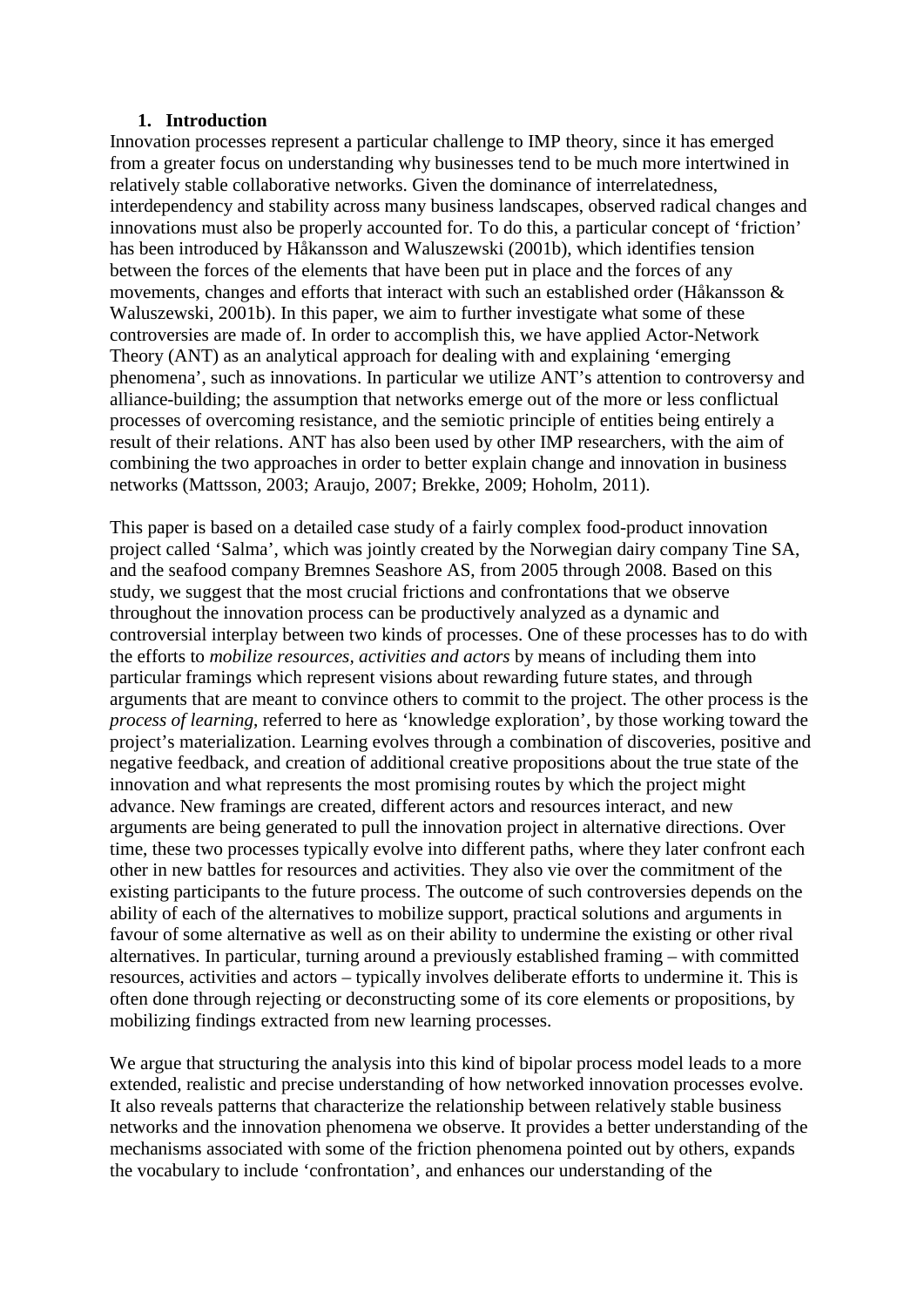controversies that are central to the divergence-convergence pattern of the innovation processes described by Van de Ven, Polley, Garud and Venkataraman (1999). Finally, we argue that the interaction between mobilizing and explorative processes provides an interesting alternative approach to, or expansion of, the "path creation through mindful deviation" approach argued by Garud and Karnøe (2001).

### **2. Knowledge gap and research questions**

A substantial body of research has contributed to our understanding of business landscapes as being dominated by interactive business networks forming relatively stable structures over time (Håkansson *et al*., 2009). Even as we acknowledge this as a dominant characteristic of the business world, we still need to understand the processes of change, innovation, growth, decline, etc. Understanding the mechanisms of relatively stable, interacted business networks does not necessarily include an understanding of how they come about in the first place, of how they may change, dissolve or evolve over time, or of how entirely new or different networks may establish themselves among all those that are already there. We suggest that the concept of 'friction' (Håkansson & Waluszewski, 2001ab) based on the IMP understanding of embedded resources, can be fruitfully combined with a focus on controversies, and particularly what we call 'confrontations' in the relational view of network formation that can be found in actor-network theory (Latour, 1987). We argue that this combination of concepts and focus may help enhance our understanding and theorizing of networked innovation processes.

#### *2.1 IMP and interactive innovation processes*

How, then, is interaction conceived of within the 'interaction and business network approach'? First, actors do not seem to have free choice, due to their social and material relationships to others. Interactions are necessary to "be a business", and to get anything done at all. Still, when a real choice exists, interaction is sought for different reasons, including problem-solving, learning, innovation, efficiency or cost reductions (Ritter & Ford, 2004). Ford, Gadde, Håkansson and Snehota (2003:7-8) have employed the term 'networking' as a synonym to interaction in business networks, claiming that all companies engage in networking by means of "suggesting, requesting, requiring, performing and adapting activities, simultaneously". However, networks are often considered to be quite stable and difficult to change. The reason for this is said to be the result "of complex interactions, adaptations and investments within and between the companies over time" (Håkansson & Ford, 2002:133).

Johansson and Mattsson (1987) divide interaction into two categories, namely *exchange* and *adaptation*. In order to capture the interactional aspects of these categories, time needs to be included as a factor (Medlin, 2002, 2004; Dubois & Araujo, 2004; Ritter & Ford, 2004), because there seems to be a difference between *exchanges* that happen in the present, and *adaptations* that are being "planned in the present, exist as changes to resource ties and activity links in the future" (Medlin, 2002:7). Both concepts are closely related to past experience, present interaction context and future expectations. It would also be difficult to study emergent properties of networks, e.g., innovation, without devoting attention to time and timing (Quintens & Matthyssens, 2010). Overall, this resembles a research perspective investigating "the social creation of reality through interaction" over time (Medlin, 2002:4). Some authors have put resources (Waluszewski, 2004; Håkansson & Waluszewski, 2001a), and more specifically, knowledge, (Araujo, 2003; Håkansson & Waluszewski, 2007) at the centre of their analyses. In interactions, possibilities for finding new solutions are created, and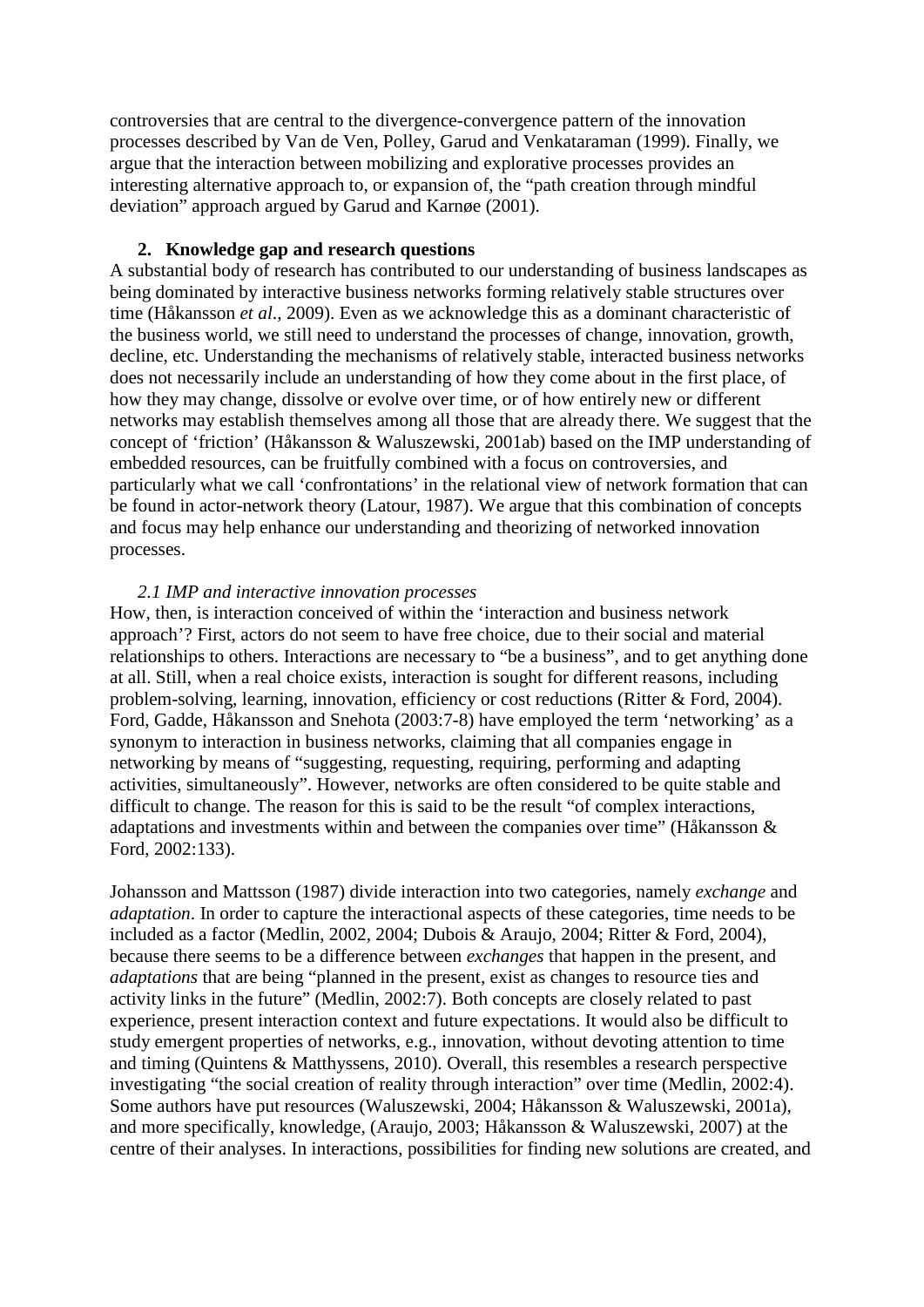old resource combinations are confronted with new alternatives, producing additional variation based on having knowledge about different combinations (Waluszewski, 2004:146).

In their inquiry into why and how technological systems are so often difficult to change, Håkansson & Waluszewski (2001a) oppose the notion of 'inertia'. Instead, they introduce the concept of *'friction'* as representing a much more active force. They observed how resources across companies often seemed to be 'cemented' upon each other, and were therefore hard to change or replace, and yet resource combinations with seemingly unlimited stability sometimes suddenly dissolved. They defined friction as a relational concept, describing the relative force directed at each of the two interacting entities, causing them to mobilise across their interfaces. It is viewed as a transformational force, in that friction not only leads to movement, but also to transformations of the interacting entities. Furthermore, friction forces interact across historical and contemporary processes, and thereby lead to neither random nor deterministic change processes. Friction is viewed as an 'active force' in resource interaction, causing changes in existing resource combinations, with a strong tendency to favour existing (i.e. historical) values due to their accumulated weight – or 'economic heaviness' (Håkansson & Waluszewski, 2001b). Hence, although it includes the material and social aspects of resources, 'friction' is first and foremost an economic argument.

With regard to the effects of friction, it is argued that forces directed towards one resource will also affect all of the other resources with which it interacts. Hence, attention is directed toward *indirect* effects that are never merely local; such effects distribute across interfaces to other resources – also transforming them. It is further argued that such indirect effects are often more important than the direct effects (Håkansson, Kraus & Lind, 2010). One reason for the observed *stabilisation* effects in industrial networks is that friction connects the present with the past, thereby defending previous results and solutions (Wagrell & Waluszewski, 2009). This is a process of bringing historical entities together, as well as integrating new interfaces with existing ones in emerging interrelated networks (Håkansson & Waluszewski, 2001b:15). On the other hand, friction also produces *de-stabilisation* effects. Through friction, simultaneous processes are connected, allowing the same interface to be activated in several change processes. In this way, friction can also sometimes enforce change (ibid: 17).

Waluszewski (2004), Håkansson & Waluszewski (2001), Leek, Turnbull and Naude (2003), Medlin (2002, 2004) and Dubois & Araujo (2004) all call for the development of theoretical 'tools' to better analyze the dynamic aspects of networks. In starting out from studying established industrial network relationships and their relative stability and incremental changes, the IMP literature has left a gap in theorizing network formation and innovation. However, the emergence of networks and of innovation – whether in science or technology – is a core matter for Actor-Network Theory (ANT) research. Further, Mattsson (2003) and Araujo (1998) suggest that ANT could enrich and complement the IMP approach by explicating how human and non-human actors are related, and how social phenomena are 'performed' in emerging and heterogeneous networks, and by offering a more precise methodology for studying dynamics. Mattsson (2003) also suggests that ANT could benefit from the accumulated knowledge of the IMP approach when directing its focus towards economic and market phenomena.

#### *2.2 Actor-network theory and the study of emergence*

The particular strand of Science and Technology Studies (STS) called ANT has sought to describe and understand the rise, continuity and fall of socio-material networks, in viewing them as relational, heterogeneous and emergent. According to ANT, the social is unstable and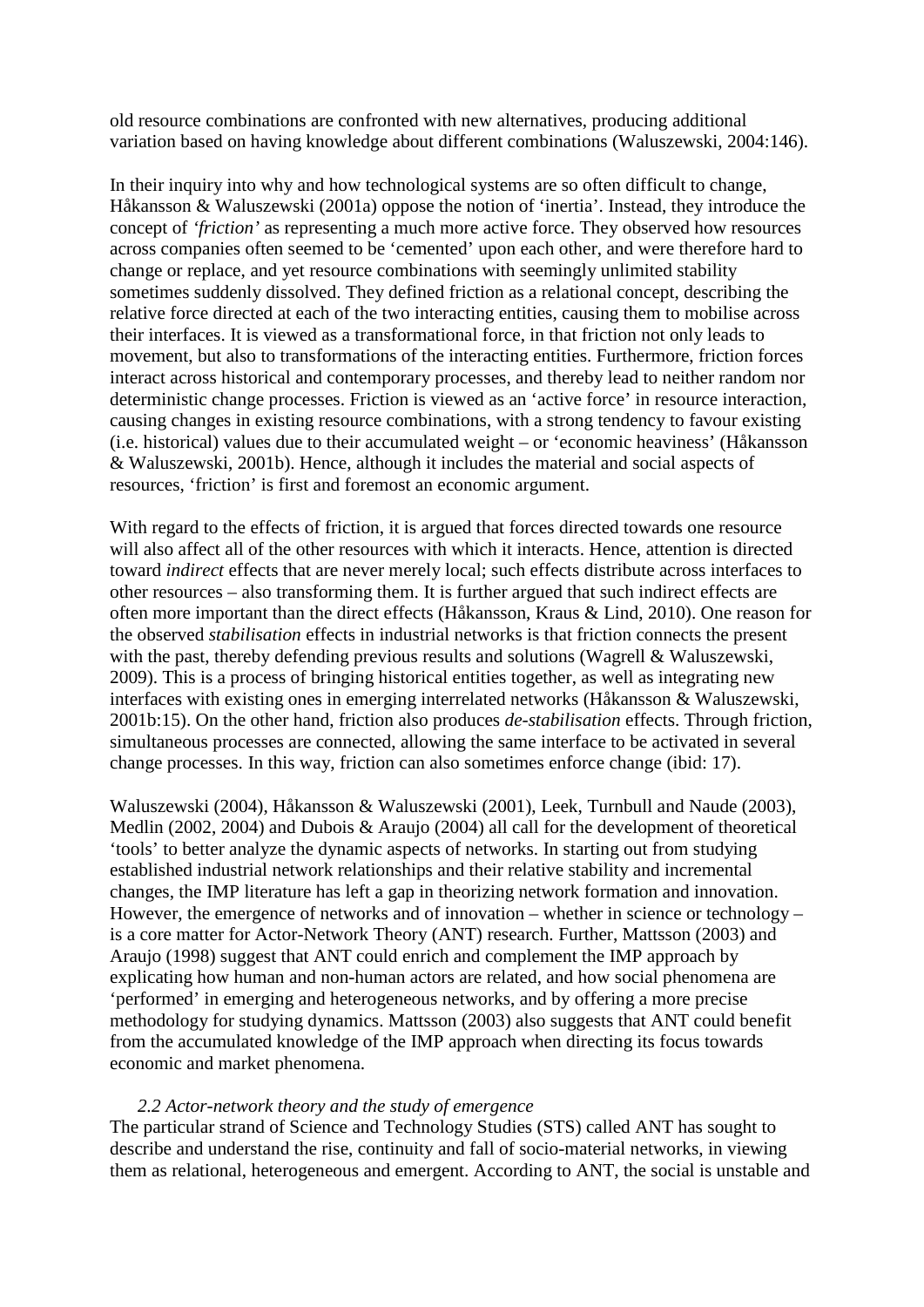<span id="page-7-1"></span>unpredictable, as any actor can, and often will, resist the exercise of power by others. Actors who are able to recruit others to their network by selling their discourse and making them dependent upon their knowledge, discourse and mode of ordering, will succeed in building their network, at least for a while. This is fundamentally a relational and process perspective (Olsen, 2011), viewing the world as in constant flux, and hence putting stability – and stabilisation – under scrutiny. This provides an interesting basis for studying innovation processes over time<sup>[1](#page-7-0)</sup>.

ANT maintains that "entities take their form and acquire their attributes as a result of their relations with other entities" (Law, 1999:2). Ontologically and epistemologically, ANT views reality as relational, and, as a consequence, as multiple and variable. Actors<sup>[2](#page-7-1)</sup> must renegotiate positions and roles, mediate the expectations of different networks, and relate to truths in one network that are irrelevant in another. In several studies about knowledge production and innovation, Latour (1988, 1996) has demonstrated how knowledge is never just 'flowing', 'diffusing' or being 'transferred' through the system. Instead, he introduces the concept of 'translation', arguing that the object is always changing on its way, and not moving by itself. It is always up to the individual actor to decide whether to pass it on or not, in what way and in what form. Latour's (1988, 1999) concept of *networks* is accordingly one that emphasises 'work' more than 'net'. He argues that networks should be understood as processes of translation, association, deformation and transformation. This implies that networks a priori are *unpredictable* phenomena. The possibility of controlling networks in time and space is always questionable, and to deal with this variability ANT has developed a conceptual theory where power to influence and control others results from the work to relate and stabilize heterogeneous entities so that they together have persuasive effects. Hence, power is represented by networked – or chained – power-elements, and depends on the stability of the core elements as well as the ability of the given actor-network to hold the entire chain of power-elements together (Latour, 1991). Law (1992) adds that network ordering is also a matter of the uncertain process of *overcoming resistance,* and, similarly, Pickering (1995:22) describes the production of practice as "a dialectic of resistance and accommodation". In fleshing out pathways to a process perspective in organisation studies, Hernes (2007) sums up three implications of an ANT approach. First, no social order can endure over time, except via socio-material relations (Hernes, 2007:72). Second, these heterogeneous networks are kept together in and via recursive patterns that are repeated in time and space. Third, this means that entities (actors, resources, innovations, etc) are the outcomes of their relations. However, Hernes says little about the resistances and limitations that actors experience when trying to order things into (new) patterns, whether such resistances come from materials or practices (Mørk, Hoholm & Aanestad, 2006), politics of expertise (Mørk, Hoholm, Aanestad, Edwin & Ellingsen, 2010) or interaction in more extended networks (Håkansson & Waluszewski 2007).

We view the conceptualization of resource interaction in IMP theory and the basic semiotic logic of ANT as being fundamentally congruent in being similarly based in a relational, emergent, and process view of the world. Yet, they have emerged with focuses on different phenomena and with different academic opponents, and they have developed different sets of

 $\overline{a}$ 

<sup>&</sup>lt;sup>1</sup> For this special issue on time and process, it can be noted that from such a relational and process oriented logic, time is less of an explanatory factor than the outcome of the network building activities of the involved actors. Hence, time is interesting to study not as a cause, but as an effect of networking. Hence, the *timing* of action, as well as how different activity patterns influences time in different contexts, would need to be studied further.

<span id="page-7-0"></span> $2$  The 'actor' in actor-network theory might easily mislead unfamiliar readers; everything that acts is assigned actor-status, resources included, and hence ANT resembles more than the logic of IMP's resource interaction perspective.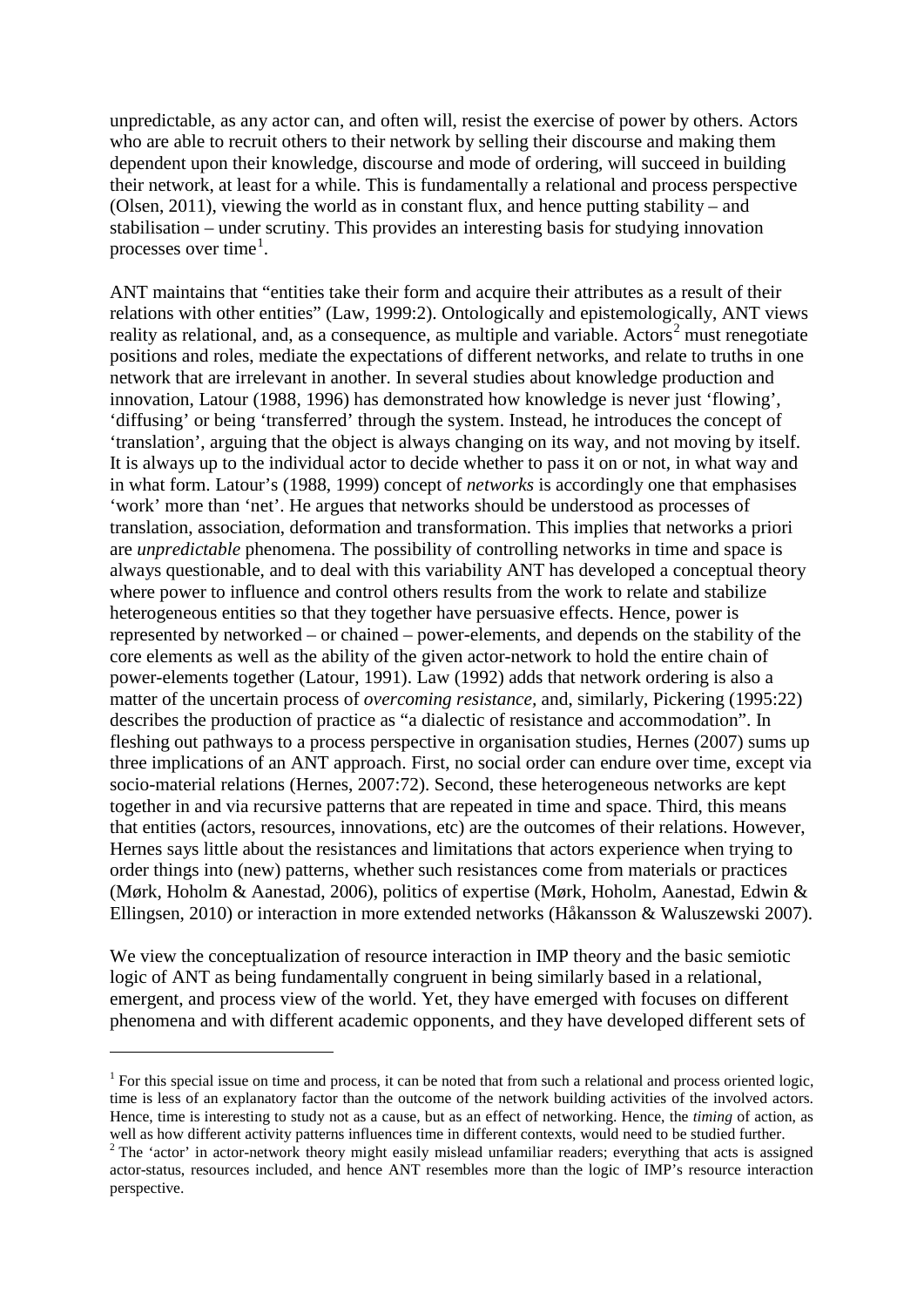vocabulary and operational analytical constructs. Even so, we see no necessary paradigmatic obstacles to combining the two.<sup>[3](#page-8-0)</sup> While ANT seeks to study network formation by following controversies and how they are solved (or not), and IMP theory has conceptualized friction for similar purposes, it is worth noting that the 'controversies' and 'confrontations' as captured by ANT logic, and the 'friction forces' captured by IMP have somewhat different connotations. Friction forces refer to the economic dimension; specifically, regardless of whether all controversies among related actors are resolved, investments in place can still create friction forces which compel the innovation process to be more economically conservative. This industrial economic aspect of organizational networks and the conservatism of past investments in resources are consistent with Utterback and Abernathy's (1978) argument about the impact of 'investments in place' in the innovation process. However, this is not well understood within ANT, which has mostly studied scientific and technological practices, and only recently turned their focus toward the economic sphere (Callon, 1999). On the other hand, ANT has to a greater extent conceptualized strategic aspects, or what they call 'programmes of action', where preferences, intentions, interests and power are emergent properties of collective negotiations and coalition building. Different programs of this sort frequently confront and challenge one another, particularly during the shaping of innovative solutions. Thus, we suggest that these perspectives can be combined to get a clearer view of innovation being characterized by social, political and economic roots. By combining the understanding of industrial economic networks, particularly the friction concept from IMP, with the consistent relational logic of ANT, particularly the attention to controversy and the understanding of durability as an effect of developing socio-material relations, we argue that it is possible to gain a better understanding of some central mechanisms of industrial innovation processes. Before outlining our conceptual framework, and demonstrating its analytic value through a case study, we will visit some contributions to the process oriented innovation management literature, and thereby position our contribution to knowledge of industrial innovation.

#### *2.3 Innovation management and process studies*

 $\overline{a}$ 

Innovation process studies have been conducted in a variety of research camps across the management sciences. Kline and Rosenberg (1986) researched the intertwining of technology and economy in innovation processes. They claimed that economists had black-boxed the process of technical transformation, while technologists often failed to take the 'external forces of the marketplace' into consideration. From this perspective, innovation is a complex and uncertain process, and an "exercise in the management and reduction of uncertainty" (ibid: 276). A few years later, Von Hippel (1988) became a major proponent of considering the market – in the form of users – as internal to the innovation process, granting full interactivity to those 'users', who influence the innovation and its fate by using, modifying and/or rejecting it. According to Pavitt, only two aspects of the innovation process are generic: "coordinating and integrating specialised knowledge, and learning under conditions of uncertainty" (Pavitt, 2005:109). The risk of failure in innovation processes will increase "with the number of practices and competencies that need to be changed" (Pavitt, 2005:105). Innovation typically consists of contingent processes, stemming from interaction between science, technology and markets, and thereby representing high levels of uncertainty.

<span id="page-8-0"></span><sup>&</sup>lt;sup>3</sup> We acknowledge that there are several ontological and epistemological views represented among IMP researchers. For example, Easton (e.g. 2010) has made an argument for basing IMP and industrial marketing research on critical realism, which is a somewhat different position to our 'constructivist' position. This is an interesting discussion that we cannot address within the scope and spatial limits of this paper. Still, we maintain that IMP's conception of resource interaction is congruent with Actor-network theory. See Hoholm (2011) for an extended discussion.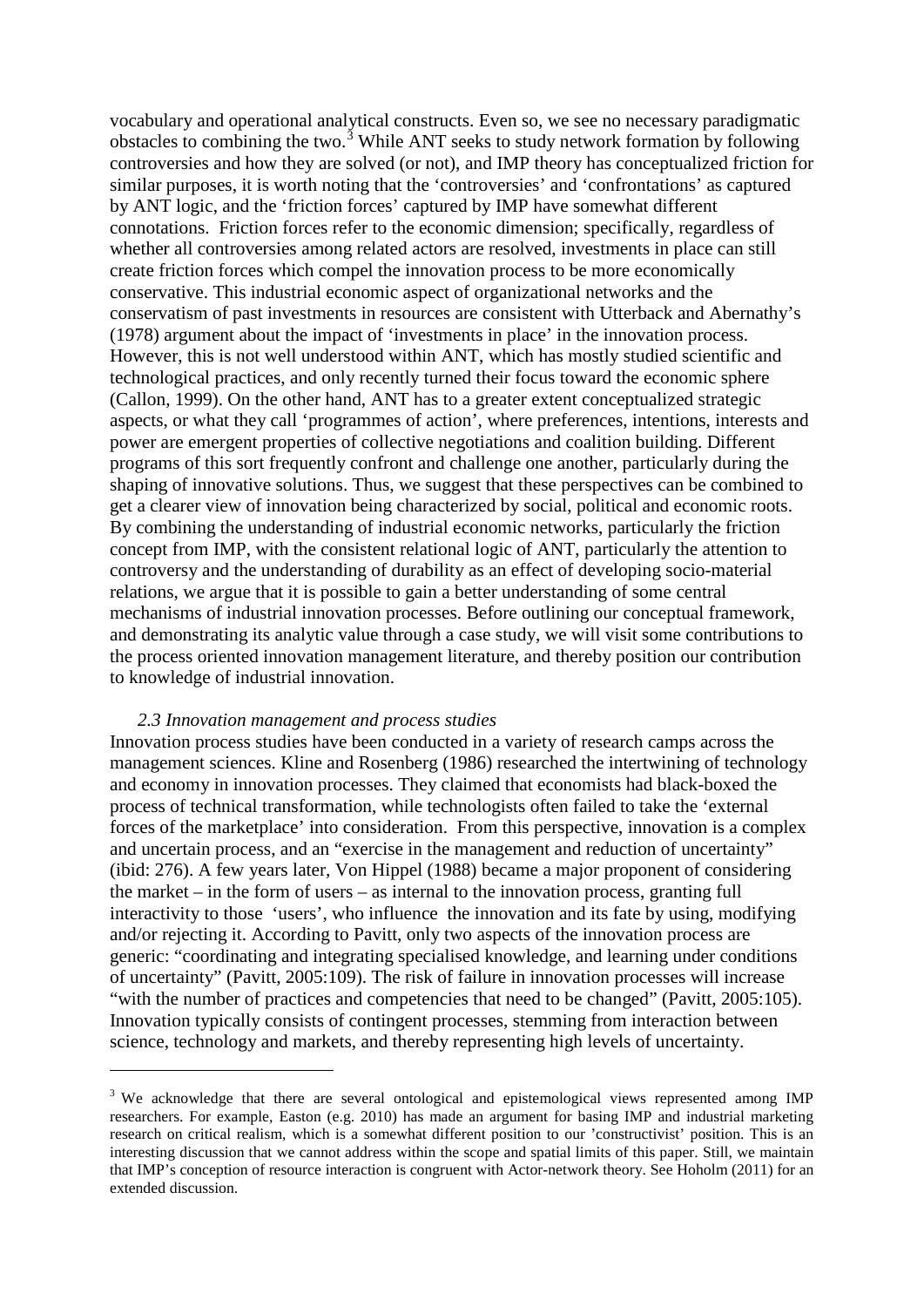The longitudinal comparative studies of innovation in the Minnesota Innovation Research Project (MIRP), reported in Van de Ven *et al.* (1999), has become a major point of reference for anyone studying innovation processes. Their main thesis is that the common pattern of all innovation processes is "a nonlinear cycle of divergent and convergent behaviours that may repeat itself over time and reflect itself at different organisational levels" (Van de Ven *et al.*, 1999:213). The ability to manage complexity is viewed as being crucial for success. Again, learning is considered to be a key aspect of the process, where 'learning by discovery' is understood as "an expanding and diverging process", and learning by testing as "a narrowing and converging process" (ibid: 203). Their data demonstrate how a given innovation path typically diverts into multiple paths of exploration directed towards different perceptions of economic opportunity. In their study, they also found that managers' performance criteria shifted over time, both in relation to outcome, process and input, and in line with the changing needs of the innovation process, as well as the unexpected events that occurred. Such changes "triggered innovation managers and entrepreneurs to redefine their innovation ideas and strategies" (Van de Ven *et al.*, 1999:42). Seen as controversies these observations are concerned with fighting over alternative framings, orders of meaning and deciding where the innovation should be directed. Beunza and Stark (2004) and Howard-Grenville and Carlile (2006) support this argument, in showing how the negotiation of evaluation criteria is fundamentally a political process through which power relations are changed and reconstituted over time. In order to succeed with innovation, it is necessary to acquire and build persuasive chains of power via coalition building.

Garud and Rappa (1994) observed how beliefs were externalised by creating routines, which in turn were used to evaluate the technology in a self-reinforcing circle. However, the influence went both ways, as the technical artefacts also severely impacted what types of evaluation routines could be employed. On the 'positive' side of technologists' blinkers, Garud and Karnøe (2001) have investigated the role of (and space for) agency in shaping new technical paths. They argue that 'mindful deviation' is a central characteristic of how entrepreneurs contribute to 'path creation', and thus towards implementing new ideas in the economy. However, none of this really explains how and why controversies, confrontations and frictions emerge, how they are important, or how and why particular pathways get chosen before others. Hence, it is still quite unclear how stability and change are related in innovation processes.

#### *2.4 Research questions*

Latour (1987; 1996) explicitly advises the researcher to trace controversies, since this is where the 'black-boxes' are destabilising, and hence enable an observation of how 'new' socio-technical networks come about. In order to identify a suitable case, we elaborated on Van de Ven *et al.*'s (1999) definition of a 'generic innovation journey', emphasising innovation processes whose purpose is to develop a novel idea, yet constitute substantial uncertainty regarding the market, technology and organisation. Furthermore, they emphasise processes that entail a collective effort over time, and require greater resources than those possessed by the people who undertook the efforts (Van de Ven *et al.*, 1999:22). This resembles the IMP's argument for making relationships the unit of analysis, as well as the call for more studies of the dynamics of interaction (e.g. Ford & Håkansson, 2006).

As shown in the literature review, innovation processes are highly interactive, involving a number of both human and non-human elements, where the outcome – on almost any parameter – is not given at the outset.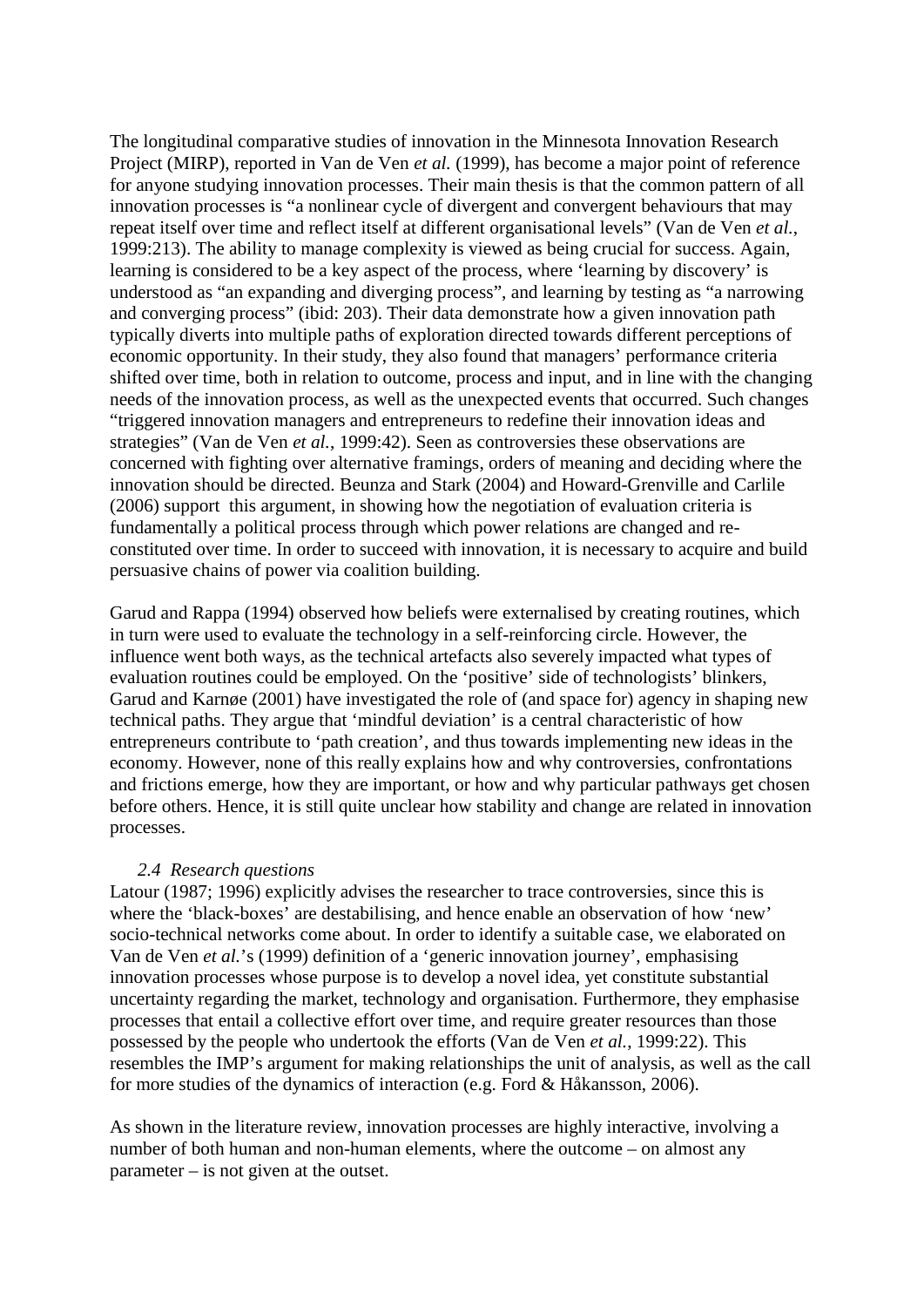We posed research questions that could help us capture at least some of these aspects, and we started out with two premises: (1) From IMP we learned that 'new' entities are never created out of the blue; they will always be derived from something that already exists (past activities and investments). (2) From ANT and its 'material semiotics' we might say that it is the *association* that is new: Ideas of how to re-combine, translate or transform existing entities into something new. Thus, the research questions we pursued were as follows:

- *How do interactive innovation processes evolve over time?*
- *How is knowledge translated, transformed and combined in processes of innovation?*
- *What are the contrary forces (frictions) of innovation processes?*

In starting out by acknowledging the presence of controversies in innovation, we wanted to understand more about what dynamics produce and fuel the inherent tensions of innovation processes. Further, we seek to understand how these dynamics influence the process, and how the conflicts are settled. 'Knowledge' is here understood and studied in a particular way: it is only analyzed in terms of how it is materialised in technologies and work practices. The focus is on *knowing*, or the doing of knowledge. It is a performative construct inseparable from the historical, social and technological setting in which it is embedded (Law, 1994; Araujo, 1998). Moreover, innovation is about the entire process, from an idea's inception until its eventual implementation/commercialisation (or failure).

#### *2.5 Methods*

The case study was part of one of the author's PhD-projects, and was mostly conducted as real-time ethnography (Hammersley & Atkinson, 1995), which entails observing the actual processes as they happened in order to produce 'thick descriptions' (Geertz, 1973). We have therefore been able to reconstruct the innovation process without some of the well-known methodological problems of post-hoc rationalization and 'closure' of the story by the involved actors (Law, 2004; Watson, 2011; Hoholm & Araujo 2011). In addition, it was necessary to trace parts of the process back in time via document analysis and interviews, because it turned out that certain historical events became important to the subsequent process (Hammersley & Atkinson, 1995; Quintens & Matthyssens, 2010). Several months were spent conducting participant observation at the focus firm (Tine BA, a Norwegian dairy company). Over that period 35 formal semi-structured and open-ended interviews were conducted (including both corporate management and a set of partnering actors), and all available project documentation was examined. Ethnographic field notes were written during participant observation, and all interviews were taped and transcribed. The analysis was a circular process, moving back and forth between literature and empirical data, searching for 'patterns, contrasts and paradoxes' (Coffey & Atkinson, 1996). The model presented and discussed in this paper was constructed as an outcome of this process (Visconti, 2010), and then used to interpret the case and pull out the implications for innovation process research and practice (Hoholm, 2011).

#### **3. The case study setting**

Agriculture has developed into a highly industrialized and an increasingly global sector. Tine SA has for decades been the dominant actor in the protected Norwegian market, although it is increasingly experiencing pressure from international competitors. Hence, it has identified innovation to be crucial to its future success. While the seafood sector is transforming more towards cultivation than catch, industrialisation of processing, and also product development; marketing has not yet taken full advantage of this increased control over the raw material. Tine R&D had already been working on a few bio-marine projects, seeking to combine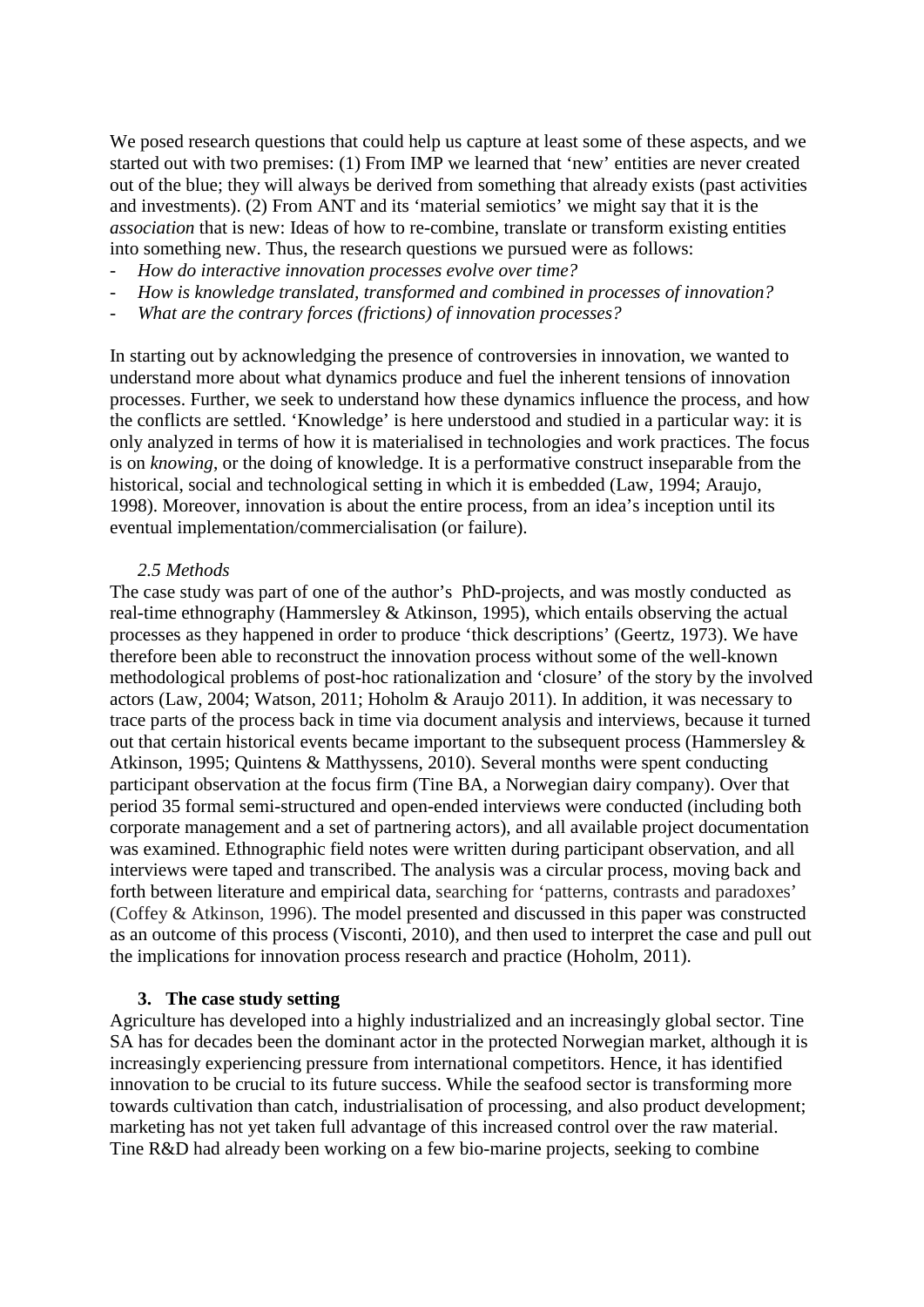ingredients from milk and seafood in various ways, e.g., applying marine oils in dairy products.

What we will describe is the emergence of a possibility: the possibility of radically advancing into the production and marketing of unique seafood products, and several very early attempts at doing so. We traced the departure of the process back to Professor Slinde at the Institute of Marine Research in Bergen, a creative scientist who tried to use a technology known from agricultural products; fermentation, to help advance industrialization of fish. Tine SA sought new opportunities for business in the bio-marine area to expand on the back of its established knowledge and technologies within the dairy industry. In addition, Bremnes Seashore, a seafood farming company, looked for ways to generate more economic value from its investments into new technologies for processing of supreme quality salmon. Along with a research group from the University of Environment and Life Sciences at Ås, Bremnes Seashore between 1993 and 2004 had invested around 40 million NOK into developing technologies for slaughtering and processing salmon, however, this failed to yield positive economic rewards during that period. Hence, they sought out partners that could help them commercialise on the new technology. Then Tine arrived on the scene, representing an opportunity for them to acquire a share of agricultural competence and infrastructure for product development.

The product that during this process came to be named 'SALMA Cured' was in the most basic sense a combination of fish as raw material and fermentation as technology. Traditional salami recipes served as the point of departure for the project. However, in the end, the product that the consumer could find at restaurants and in supermarkets was very different: 'SALMA Fresh', loins of high-end quality salmon. Still, the story behind this product is much more complex than the neatly designed transparent package of high-end salmon would suggest. It is a socio-material drama consisting of several partly overlapping episodes $4$ , in which the actors struggled to cope with a broad set of challenges.

## **4. The case study: The making of Salma**

The story can be said to begin with a single researcher within the food sciences. Having worked as a scientist both at the Food Research Institute and at the Institute of Marine Research, Professor Slinde wanted to encourage product development of fish: *"Let's take some food technologies, and then apply them to fish, using fish as raw material, and using agro-food processes, and one of the processes that I know really well is production of salami. I thought to myself, ok, we can make a salami out of fish" (Prof. Slinde, Institute of Marine Research).* From this experimental recombination of technologies and materials, the idea of making salami out of fish was tested. It soon became clear that the high fat content in salmon (between 10 and 30%) would be a technical challenge. To enable stabilization of the fluid fatty acids, a mix of red and white fish was deemed necessary. In addition, white fish, such as saithe, was much cheaper than salmon. The first experiments did not go very well. Yet, even though he thought of the experiment as a failure, Slinde still brought the results back to his fellows at ForInnova, the University of Bergen's Technology Transfer Office, and the Norwegian Research Council: *"And then I went back home, and arrived with these nice packages, right, a little like 'decorating the bride'. And these guys ate it, and said it tasted delicious. So, I thought that, if three economists are sitting here telling that this is good stuff, then I am sure I can make it better" (Prof. Slinde, Institute of Marine Research).*

 $\overline{a}$ 

<span id="page-11-0"></span> $4$  For the complete case study, see Hoholm (2011).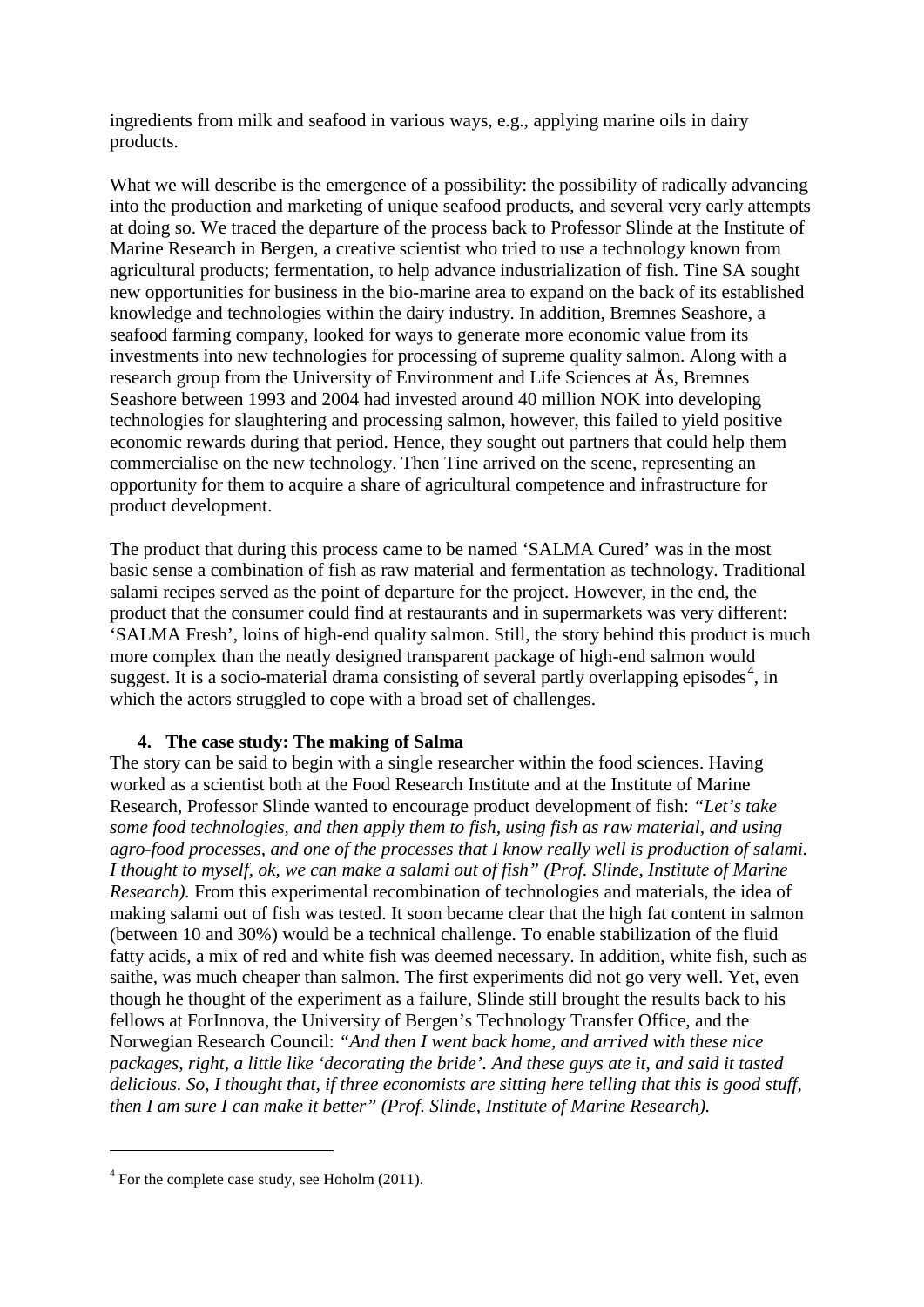Slinde's interpretation of the situation, even in hindsight, was ambiguous. On the one hand, the first experiments failed, and he was actually heading home without positive results. Still, just to be able to show *something*, he 'decorated' the fish salami and let the businessmen have a taste. One of the Research Council representatives later said he thought the product tasted "awful", but that they thought it was a fascinating project. Some of them had a good relationship with Slinde. Thus, it was decided he should conduct further experiments and start developing a business plan for the project. After more testing, and finding that the technology would be feasible, Slinde filed a patent application. Along with the technology transfer office, Slinde started presenting his invention at national and international food fairs to find partners or to sell the patent. The dairy cooperative Tine had been collaborating with him in the early product development stages through one of their researchers and by supplying some ingredients. After some time, Tine decided to buy the patent application and start a project they called "Umi No Kami", for product development and commercialization of fermented fish products.

Umi No Kami had to get a professional team of people involved: scientists, technologists and people with expertise in marketing and design. In addition, it was strictly tied in with Tine's innovation strategy, hence also involving the top-management when setting or changing the direction of the project. The objective was ambitious: *"The purpose is to develop a series of fish products that take part in creating a whole new category of fermented and dried fish products in the food markets that are profitable, and that the consumer wants. The product is to be sold both in Norway and internationally" (Status report, Umi No Kami 2003-06-20, Tine R&D*). They knew the project would require time and money, and to legitimate this use of resources, expectations of great profit had to be demonstrated. The first hypothesis had been (partly) confirmed: it was possible to make salami out of fish. Now the issue was about making the product edible and stable in production.

#### *4.1 Is it possible to get better raw material quality?*

Based on their experience from the agricultural industry, the project team was conscious of the microbiological challenges associated with the product, and another hypothesis emerged: raw material quality can both improve stability in production and make the product more edible. From this perspective, the supply of fish – especially white fish – was a severe problem. Several suppliers were tested, and the team worked with some of them over time to have them improve the microbiological quality of their processing, but did not succeed. This led the technical project participants through a long exploration process. First, raw material variation was explored by testing different combinations of saithe and salmon, along with tests of several other white fish species. Second, they experimented with frozen raw materials to enhance the drying process. Third, they pushed harder to obtain from their supplier a higher microbiological standard (i.e. hygiene). Finally, the alternative idea of using only salmon – or at least as much salmon as possible – remained an option, even though costs were substantially higher.

In order to manage the problem of fat content in a pure salmon product, near-infrared spectroscopy (NIR) was launched as a tool to sort out fish with low fat content. Swensen, a researcher who had been working with NIR-technology at the University of Life Sciences, was hired. Controlling the fat percentage in the fish was thereby improved, but then only the best parts of the fish could be used. This was very different from meat salami where low quality trimmings are commonly used in the recipe. After two to three years of research, the product developers could be quite specific about the transfer of this meat technology to fish.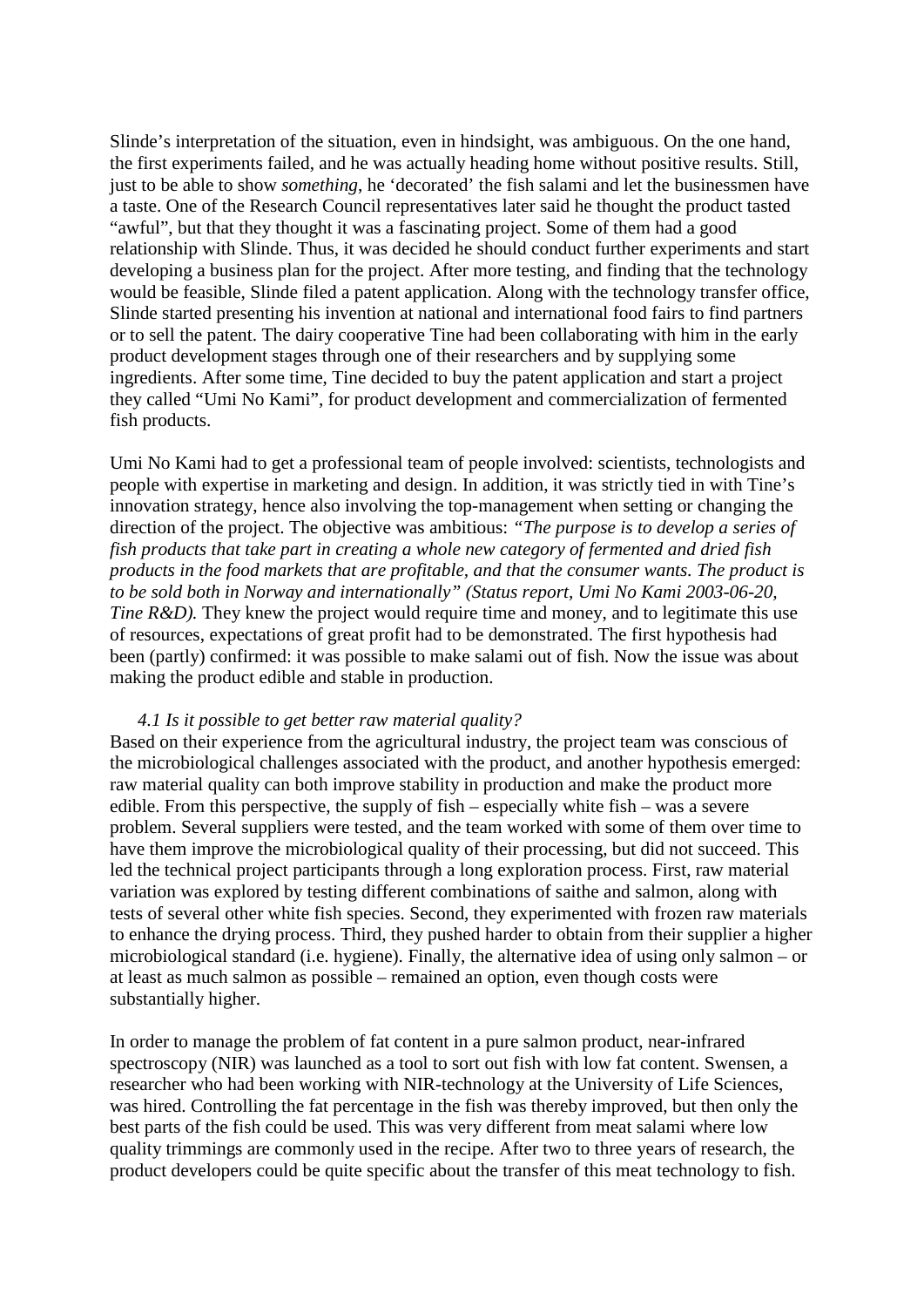While the bacteria culture worked in a similar way with fish as well as the subsequent pHand drying processes, stabilising fat was a lot more complex with fish. They needed to strictly control the fat content, add proteins to encapsulate and stabilise the fatty acids, and use fresh premium raw materials instead of frozen trimmings. In sum, these were significant changes needed to adapt the technology to fish, resulting in the product being both more expensive and more challenging to produce.

### *4.2 What is 'fish salami'?*

Next there was the question of the market. Should the product be targeted towards the exclusive 'gourmet' segments, or towards the larger market for 'everyday products'? In the high-end segment the competitors were considered to be fish products, like smoked salmon and 'gravlax'. In the segment for mundane everyday sandwich fillings, competitors would be various meat products, like salami, ham and pepperoni. Broadly speaking, these two competing suggestions about what the market for this invention would be, had been present from the very start. Thus, early in the process the project team went abroad to study food cultures and potential markets. Both the idea and a prototype of the product were presented to industrial firms in each of the visited countries. According to Mogård, who was responsible for the internationalization of the project, these very early market studies identified "areas in which such a product could work", most likely within the fermentation traditions in Spain, Italy, Germany and in Asia, particularly Japan and Korea. These countries were also identified as markets with substantial purchasing power.

The initial motivations that formed the vision and business plan for the Umi No Kami project were important for its direction, formatting its 'framework conditions'. This was partly the result of the top-management's decisions to buy the patent, formalize and fund the project, and partly due to the patent application itself: *"One of the conditions that was very important was that we had to use white fish, mixed in with red fish. And then, when we started developing a communication platform and name, we talked a lot about 'Sea Salami', and all such 'salmon'-things, right, but this was out of the question, as we would then be limited exclusively to salmon, and we could not do that" (Torvanger, Tine R&D/marketing).* At the time, these preconditions were experienced as being rigidly stable and restrictive, and attempts at modifying the framing were not approved by the top-management. Later in the process, however, things could suddenly be changed. An increasing impatience within Tine's management, combined with the initiation of a new relationship between Tine and Bremnes Seashore via newly hired researchers - and a new raw material; pre-rigor salmon, changed the 'rules of the game'.

A new director, Hovland, was hired for the business unit now denoted Tine Biomarin, at a point when Tine had invested a great deal into agro-marine venture activities without seeing any signs of success. Although Tine Biomarin had a long-term perspective, it was time to start demonstrating some commercial results. This was around the same time Swensen and a group of researchers were hired by Tine R&D. They soon learned they shared some common interests. Hovland interpreted his mission as being one of "cleaning up the mess", i.e., structuring and organising the activities more efficiently, and evaluating what to do next. Swensen called this a 'coup' of the Umi No Kami project, in order to generate more momentum towards commercialisation. Moreover, the shift enabled a radical break with the original Umi No Kami concept. The result was a shift in the project, from being a R&D-based project to becoming a commercial venture.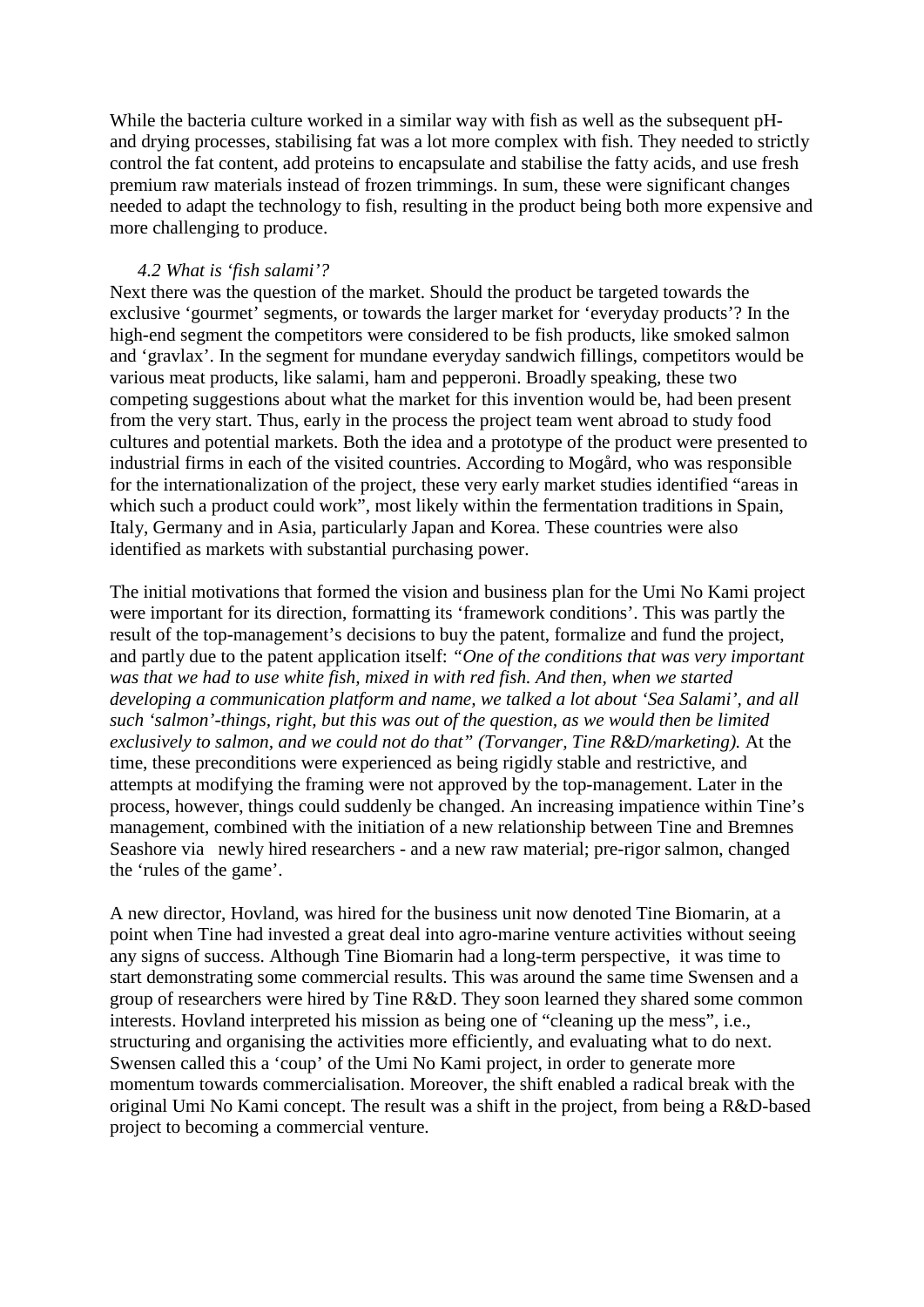The original project group had feared Hovland's scepticism to the entire project; that he would close it down as part of his task to restructure Tine's bio-marine activities. But then Hovland was introduced to the pre-rigor salmon from Bremnes Seashore. This triggered enthusiasm and new hopes for the Umi No Kami project. The use of pre-rigor salmon in the recipe turned out to improve the technology, the texture and the taste. It was decided to remove white fish from the recipe, something the earlier project group had not been allowed to do. The framework conditions had changed. Tryggestad, who was a member of Tine's board of directors, could confirm the story of 'the coup' and of impatience with the management regarding the Umi No Kami project. They were uncertain about whether the project should be pursued further, and if so, how? Hence, the shift was accepted as a 'necessary change' due to the declining belief in the earlier approach among top-managers. Following this shift, the project team was radically altered, and the new commercialization manager, Kiland, soon went out to present the product internationally. With the new raw material, the innovation shifted to become a pure salmon-based product, called 'Salma'.

Large restaurant or catering actors were regarded the 'ideal customers' in this project, probably demanding fewer adaptations – and thus lower costs – particularly with regard to packaging and logistics. After conducting promising meetings in Asia with a multinational restaurant corporation, Salma was taken back to the laboratory. In order to bake well in a pizza oven, it needed less drying, probably no smoking, and could possibly accept lower quality standards; in other words, it could become a product that was easier, faster and thus cheaper to make. However, when returning to the company with the good news, nothing happened. Whether they had lost interest in the product, lacked trust in Tine, or if their contact person had gotten a new job, we do not know. Anyway, the prospect of what had been considered the 'ultimate customer' had reached its end.

Next, Tine's German agent became interested and wanted to test it in German hypermarkets. He soon put the initial, unsliced package out for sale in KaDeWe, Berlin's huge and prestigious demonstration store for food products: *"We had promotion women presenting it and giving it out to tasters, and in a few days we sold 10 cartons, 100 salamis. What we saw was that without tasting it and with very little knowledge among consumers, and a high price, it was very difficult. However, when people got to taste it, most liked it" (Martens, DM-Nor).* Several lessons were learned in this German market test. First, customers required knowledge about the product: what it was, how to use it, its benefits compared to alternatives, etc. This had to be inscribed on the packages and presentation materials. Second, slicing the product and reducing its size would be beneficial. A new design and packaging for the German market was developed, and sizes were adjusted. Armoured with presentation materials, a suitable package, and a novel and branded product, Martens went to the retail chains with the product. Salma was ready for test sales in 90 German 'hypermarkets'. But the sales of the 'Lax Salami' did not go particularly well. From this test, it was realised that Salma, in this form, had little chances of commercial success in German hypermarkets. Thus, one by one, the hypotheses about Salma's market potential were rejected.

## *4.3 How can hygiene be improved?*

While planning for the scaling up of production, a joint venture was established between Tine and Bremnes Seashore. Bremnes had the role of producing Salma, and processing facilities had to be built at their property. A discrepancy between the two companies on production practice already started to appear when buying machines. While Tine normally would buy brand new and high-end equipment, the management at Bremnes mainly bought used machines. When the production started, the difference also became apparent through their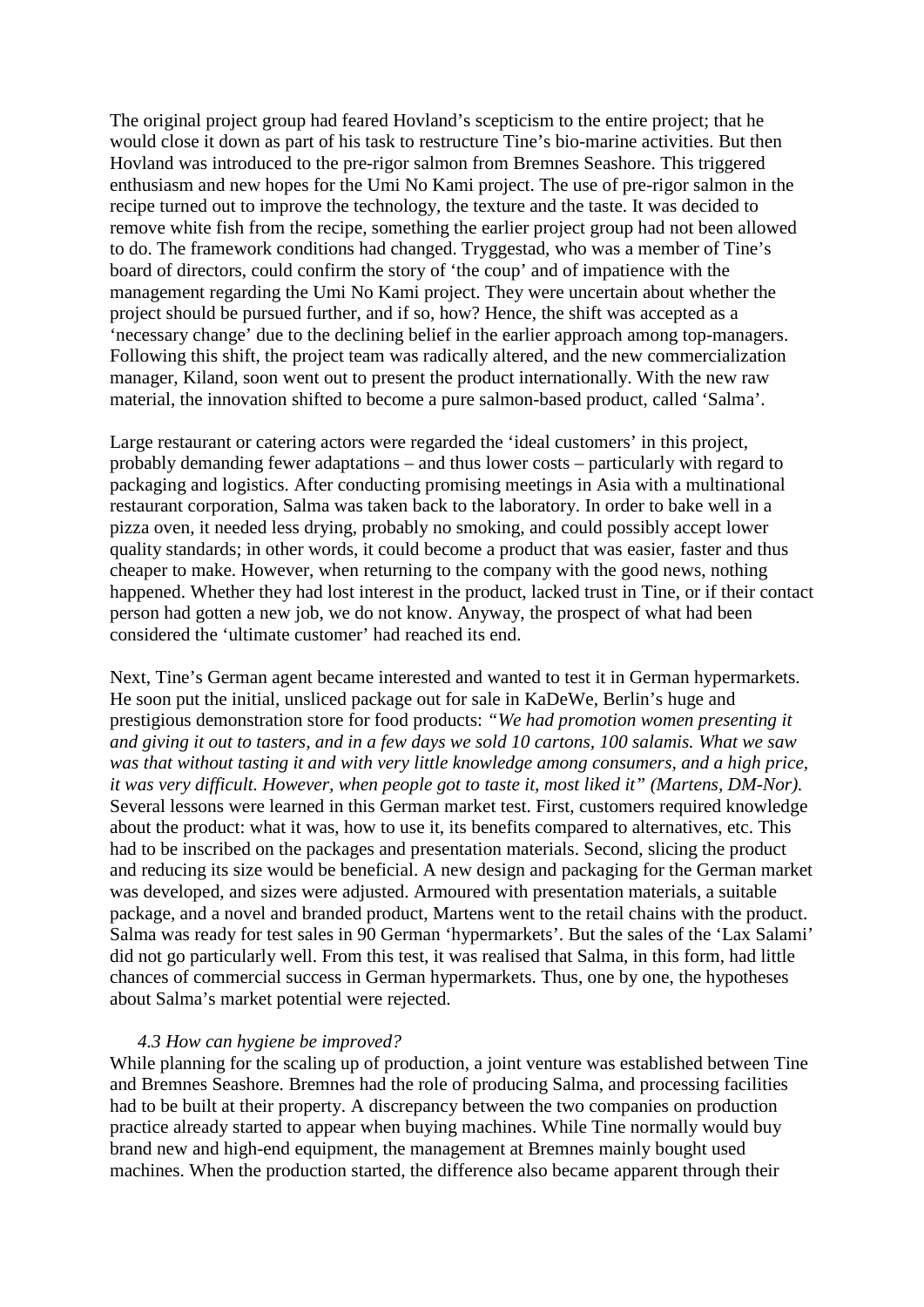rather different routines related to hygiene; both during production and cleaning. The first problem that occurred had to do with mould. Suddenly, a couple of weeks into production, the entire batch of salmon salami in the drying facility was covered by mould. At the same time, Kiland had made plans for an international marketing tour, to be started just a few weeks later. This triggered an intense period of identifying and fixing the problem: the technical facilities needed to be upgraded and adjusted, and the control routines were tightened. The second problem was related to microbiological activity within the product. Tine, who had a great deal of experience with the processing and distribution of fragile dairy products, was surprised by the low standards of the fish industry with regard to bacteria levels. This affected the shelf-life of the product, and hence costs and logistics. Tine R&D mobilized some of their biologists and production specialists to teach the Bremnes management and train its production and cleaning personnel, and after a few months of hard work they were able to reduce the total bacteria counts in the products by around 75 percent. In sum the main aspects of technology development, several intertwined technical and biological problems had to be solved before being able to produce the fish salami with the expected biological and nutritional quality.

#### *4.4 Do you want salmon salami or salmon loins?*

As hinted at in section 4.2, a competing hypothesis about the market was emerging in the Salma team: the idea that the prerigor salmon loins had their own commercial value and did not really need to be combined with the salami technology. By this time, Tine and Bremnes Seashore had invested quite significant amounts of time and money into the salmon salami project, and it was not uncontroversial to admit that the salami was difficult to sell, and that they should focus on the raw material instead. In visiting various marketing arenas, Kiland was continuously seeking to make sense of the project through meetings with customers, colleagues and partners. Sometimes, he was almost doubtful about the potential of selling the sausage at all: *"If you have the best beef in the world, and then you mince it and make a sausage out of it, and you sell it for a high price, then you would think that you also could sell the beef. If you had started this from scratch, you would never have started with the line extension; you would have started with the salmon" (Kiland, Tine SA).* In his customer presentations, he spoke first about the superior pre-rigor salmon filets as a prerequisite for the salami, and thereafter, he presented the salami. In the back of his mind, he had a feeling that the raw material, the pre-rigor salmon filets, could be easier to market and sell. This was clearly confirmed on several occasions by potential customers, so Kiland and Hovland gradually developed the argument for including a fresh salmon loin product under the Salma brand, and eventually succeeded in convincing the top-management in Tine to endorse this change of direction.

Then Kiland brought his delicate packages of salmon loins to a high-end supermarket; Jakob's in Oslo, and their fresh product manager immediately became interested. Within a couple of weeks, they were ready to start an introduction campaign in the store, which resulted in great sales for the new product. Jakob's was associated with Norway's largest retail chain; Norgesgruppen (controlling 40% of the Norwegian food retail market), which also got very interested. Tine already had a close relationship to this retail corporation through its dairy products. Soon a roll-out plan was launched to promote Salma Fresh in a number of its 'Ultra' and 'Meny' supermarkets. At the same time, several gourmet chefs had found Salma loin to be a great raw material, and became charismatic advocates for it. Suddenly, Salma was moving towards becoming a commercial success story. From this point the salami was no longer mentioned as part of the concept, at least not in public; the twisted path towards this success story was carefully being reconstructed and at least partly deleted. The stories about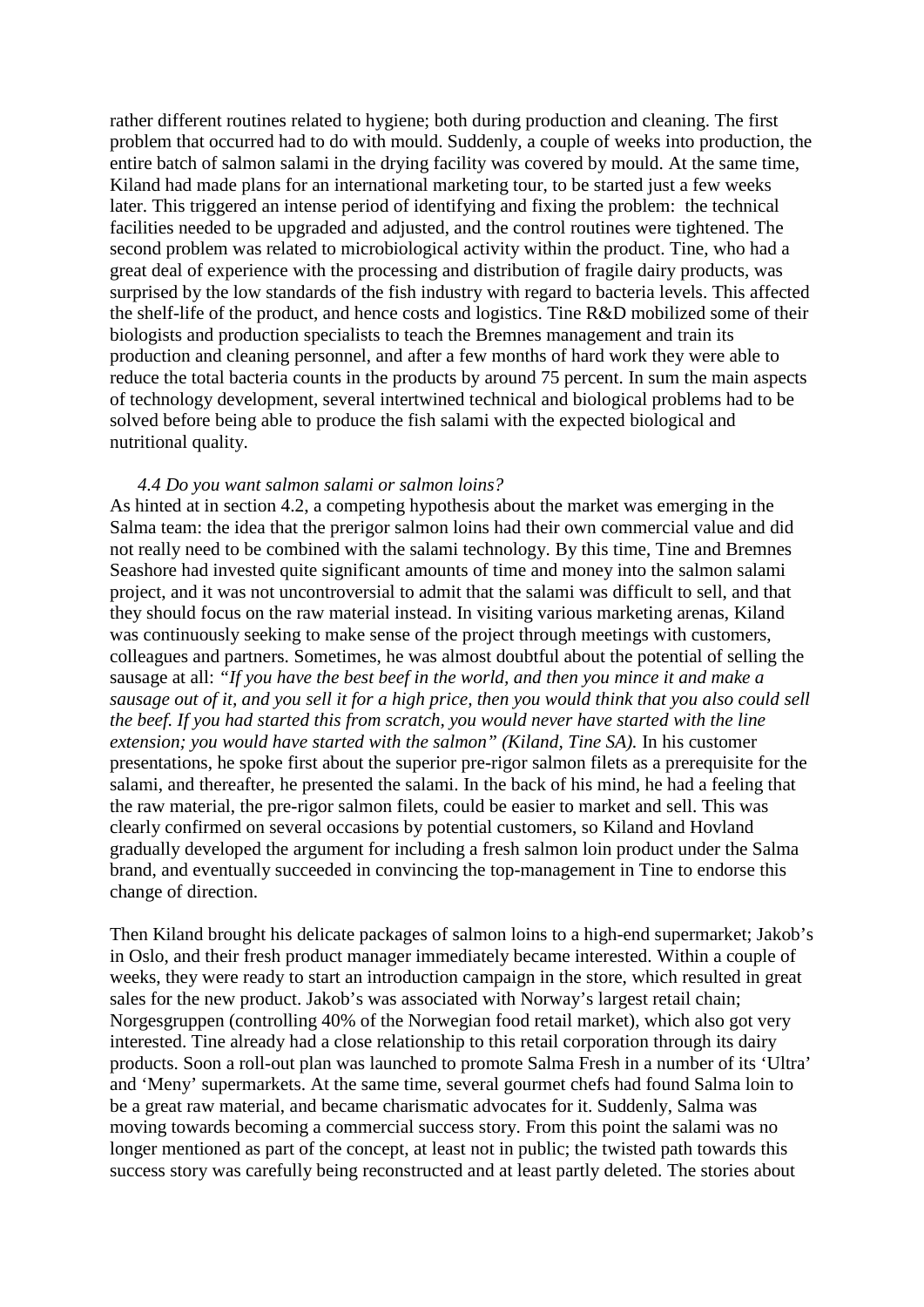the roots of the Salma project stopped being represented. The research to figure out the receipt of a fermented fish sausage, the tremendous work to stabilize fatty acids, the role of milk proteins, etc were all moved aside and forgotten.

## **5. An analytical model for innovation processes**

From oscillating between established theory and case study, we have developed a conceptual model for the study of innovation processes. We suggest that innovation processes may fruitfully be conceptualised as a dual process: After garnering attention for the innovative idea, and thus *staging* it for further exploration, a process of *mobilising actor-networks*, or getting the rights, alliances, space, time and resources to innovate is set in motion. This forms the basis for a process of *knowledge exploration* in formulating and testing propositions about reality, which also means interacting: because reality, people and things, often 'speak back'. Thus, we suggest a bipolar model (figure 1), in which the particular dynamics between the two poles of a concrete innovation process become a central part of explaining that case.

(Figure 1 here)

 $\overline{a}$ 

## *Figure 1: An innovation process model.*

It is clear from our empirical research that the processes of exploration and mobilisation are neither completely separate, nor completely intertwined<sup>[5](#page-16-0)</sup>. How and when these sub-processes *interact* and the implications of this interaction seem to be important for understanding innovation processes. Sometimes these 'sub-processes' draw on each other. At other times, they do not interact at all, and at still other times, they *confront* each other – with potentially serious implications for the innovation. In addition, this dual process occurs within a *network of interconnected processes* (figure 2), which creates resistances and constraints, as well as enablers for innovation to move in certain directions rather than other. Hence, friction forces will always be present between the new and the old.

From this model, we get two different perspectives on the time (and timing) of innovation processes: first, the time of a particular innovation process, and its 'program of action' (strategy, interests, and the reach of its relationships). Second, there is the heterogeneity of time frames present in the larger network (figure 2), related to all sorts of interacting processes (and their strategies, interests, and relationships), and to which the particular innovation process will have to connect in order to move towards realization. Although the particular innovation process will build its own path, and gradually become embedded in its own set of actors, resources and activities, it seems to be primarily within the larger network that it is likely to provoke a clash between the old and the new. The ability to adapt to the established network, with its 'investments in place', or 'economic heaviness', represents a crucial test for the innovation. Nevertheless, innovation is fundamentally about creating new

<span id="page-16-0"></span><sup>&</sup>lt;sup>5</sup> When we use the terms 'process' and 'sub-process', we do not mean to say that there is an objective 'whole' that may be divided into distinctive parts. Rather, as with most conceptual models and analytic frameworks, this is a matter of delimiting cases, research objects and research questions. What we call sub-processes in our case study may well have also been parts of other processes, serving other interests, and in fact this is part of our argument. The interconnecting or embedding of different processes with different time frames and different interests serves as a crucial challenge during the innovation process. The model depicts aspects of innovation *processes*, and does not refer to particular entities or actors, but rather to kinds of activities and processes and their logics.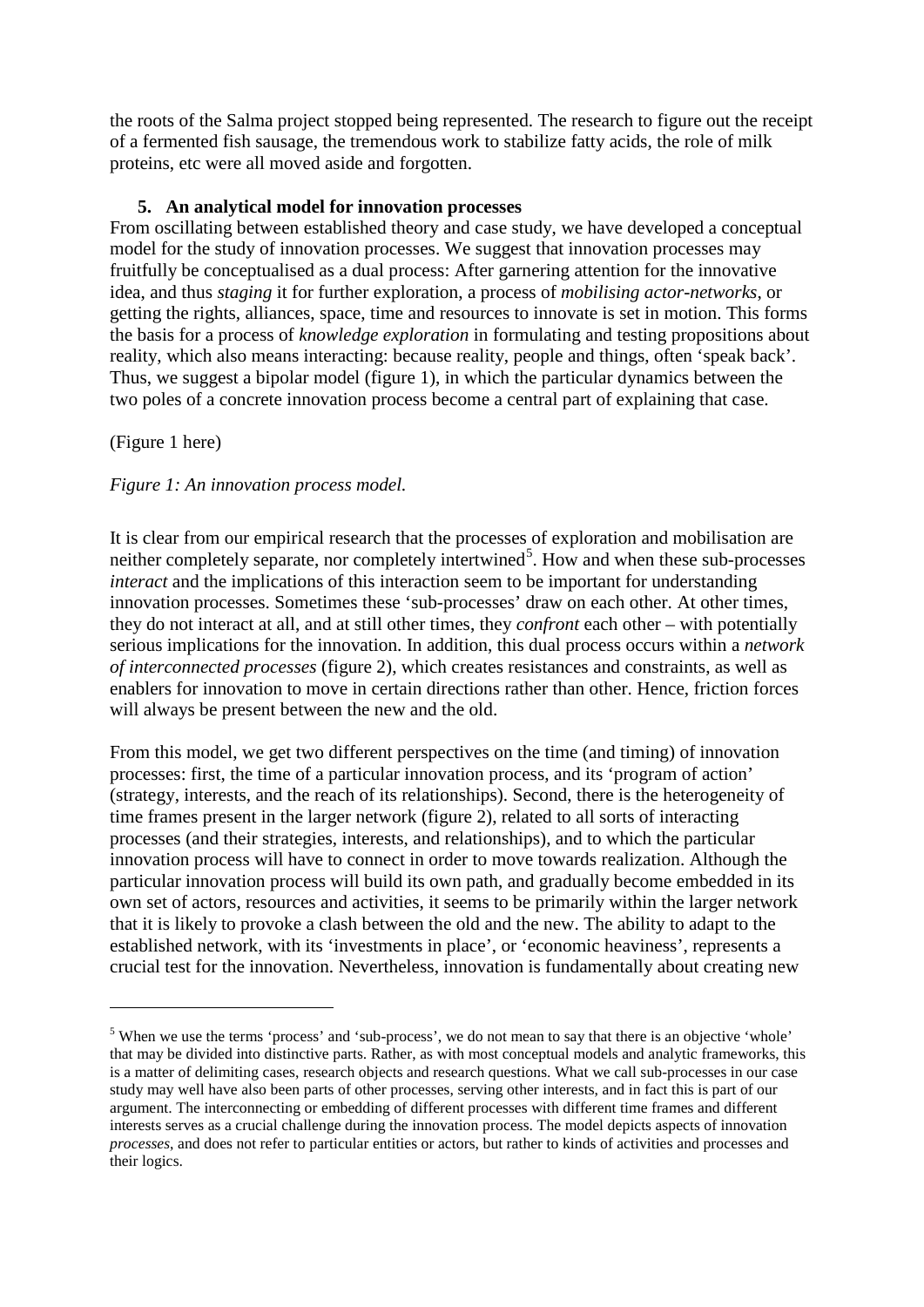combinations and relations in space and time. Hence, there is a necessary gap to cross between the old and the new. Innovation inevitably takes the innovators further away from the established network practices and the heaviness of previous investments, thus leading to more open confrontations and greater challenges of both relating and adapting to what already exists. Thus, it becomes very clear, not only how difficult it may be to develop the innovation itself, but even more how complex it may be to realize and stabilize innovations in, or even worse, across, industrial networks.

### (Figure 2 here)

#### *Figure 2: Innovation processes, situated in networks of interconnected processes.*

The framework we suggest here did not emerge *before* the fieldwork; rather, it is an outcome of the combination of process-based theory and observations in the field, of recording these and trying to discriminate between what kind of activities and 'sub-processes' are happening in practice, and pairing them with the logic of an interaction process view. Below, we develop some theoretical implications.

First, we need to ask whether a productive distinction can be made between these two processes of mobilising actor-networks and knowledge exploration. Is knowledge exploration also a matter of mobilising actor networks by negotiating socio-material relations? If so, what is the difference between the two? Several of these activities, although analytically separable, actually interact with each other. Mobilisation of actor networks and activities may have more or less immediate influence on the exploration, and vice versa. However, it takes different tools, including skills, strategies and resources, to (1) recruit and mobilise elements, and (2) make them fit and hold together. Thus, we see two main processes inside developing an innovation, the first, called 'mobilising actor-networks', typically consists of the political activities of (re)presenting, convincing, forcing and negotiating. The second, 'knowledge exploration', consists of knowledge generation. This involves exploring and stabilising relations between elements, such as ideas, materials, technologies and procedures, as well as formulating propositions and testing them in practice.

#### **6. A theoretical interpretation of the case**

#### *6.1 Staging of innovation processes*

The initiation of innovation processes, what we call 'staging', is when something happens somewhere: someone asks a question, investigates something or incidentally discovers an opportunity. In the case study we saw how new techno-scientific ideas emerged from curious experts through spanning the boundaries of their knowledge, facilitating interaction between actors such as Tine SA, and various elements from different epistemic and industrial fields. An idea emerges from the meeting of different perspectives, realities, knowledge and experience. As demonstrated in this case, technologists are often seeking to supplement technologies through re-combination or the idea emerges from the investigations into potential use of and markets for their inventions. At other times, it is marketers or customers who express a demand for a solution to some particular problem. At still other times, it may be managers who seek to renew their organisation. In this particular case the top-down development of Tine's agro-marine innovation strategy clearly supported the bottom-up initiative of the R&D department. What all such situations share when initiating an innovation process, is that an idea has to be brought to attention*,* generate the interest of various actors and mobilise a minimum of resources spread through space and time. Sometimes it is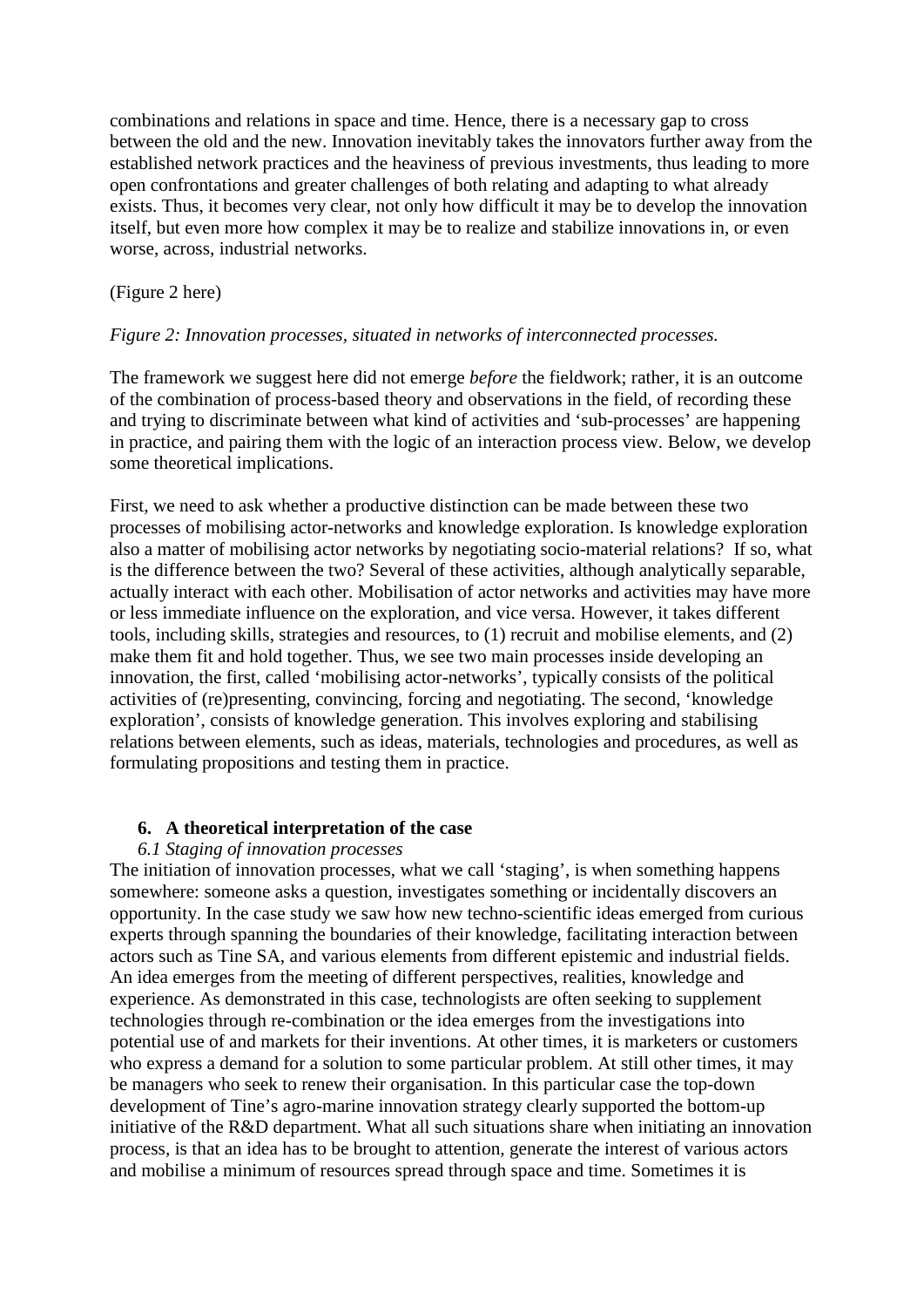necessary to stick with the initial question for a while before finding an opportunity to do something further with it, that is, stage a new process of exploration and mobilisation of resources (Spinosa *et al.*, 1997). This cultivating of the ability to formulate questions beyond the present knowledge domain and industrial path is what Garud and Karnøe (2001) associate with the ability of 'mindful deviation'.

#### *6.2 Mobilizing actor networks*

After formulating the question, putting it on the stage and generating some interest in it, the problem immediately arises of how to mobilise the time, space, actors and resources needed to start the innovation process. In our case study, Professor Slinde had to show that there was something to explore, through conducting initial experiments and making convincing presentations of the premature materialisation of the idea. Further, he had to enlist actors with money and expertise to participate in its further development, in this case by exploiting his established relationships with people within funding bodies, a technology transfer office and at his present and previous research institutes. However, this was not a one-time operation. Throughout many of the processes in this case study, the innovators repeatedly had to mobilise renewed support and more resources from their allies, and find new partners: Tine's owners and management had to be convinced time after time that the project had potential. New employees were hired to improve the aquaculture knowledge in the project. Bremnes Seashore and their excellent raw materials were mobilized to advance both the product technology and the market potential. Finally, a number of market actors were recruited – or sought, such as the restaurant chain, the German hypermarkets, Jakob's supermarket, and Norgesgruppen food retailing corporation.

We also saw how a number of arguments were used, and how several actors were appointed as representatives for the project – or rather for the *potential* of the project. Most notably, this could be seen in the Umi No Kami business plan related to certain 'food cultures' and aiming for a huge international market success. Also, when mobilizing both the Tine and Bremnes managements for including fresh salmon loins under the Salma brand (a French distributor was used as a possible buyer, along with anecdotes about certain positive responses from US retail purchasing managers). This is a pragmatic process: making the most of what one has in convincing and negotiating to expand the actor-network and access resources. Following the semiotic argument relatively coherent *chains of arguments* have to be constructed to mobilise time, resources and decisions. In addition, there is the work of enrolling and aligning a set of actors and resources into an 'actor-network', getting them to represent and support the project, and keeping them interested over time, while also doing the exploration work. The immature object has to be taken through several translations: from idea, to prototype, to research application, to patent application, to product, to use and exchange, etc. This partly depends on mobilisation of the actor network, the construction of meaning and the mobilisation of chains of trustworthy arguments.

## *6.3 Knowledge exploration*

Exploration, on the other hand, is about testing whether these ideas and propositions hold up technically and in the market. Is (or can we make) this idea technically feasible? Does it (or can we make it) fit within the distributor's product categories? Does it (or can we make it) fit within the using practices of consumers? How much are they willing to (or can we make them) pay for it? When they have actually succeeded in mobilising some resources and convincing some people to give the idea a try, then they have to make it work in practice. This process of knowledge exploration, of 'making things work', involves a process of formulating and re-formulating propositions about the potential 'reality' of the innovation, and then testing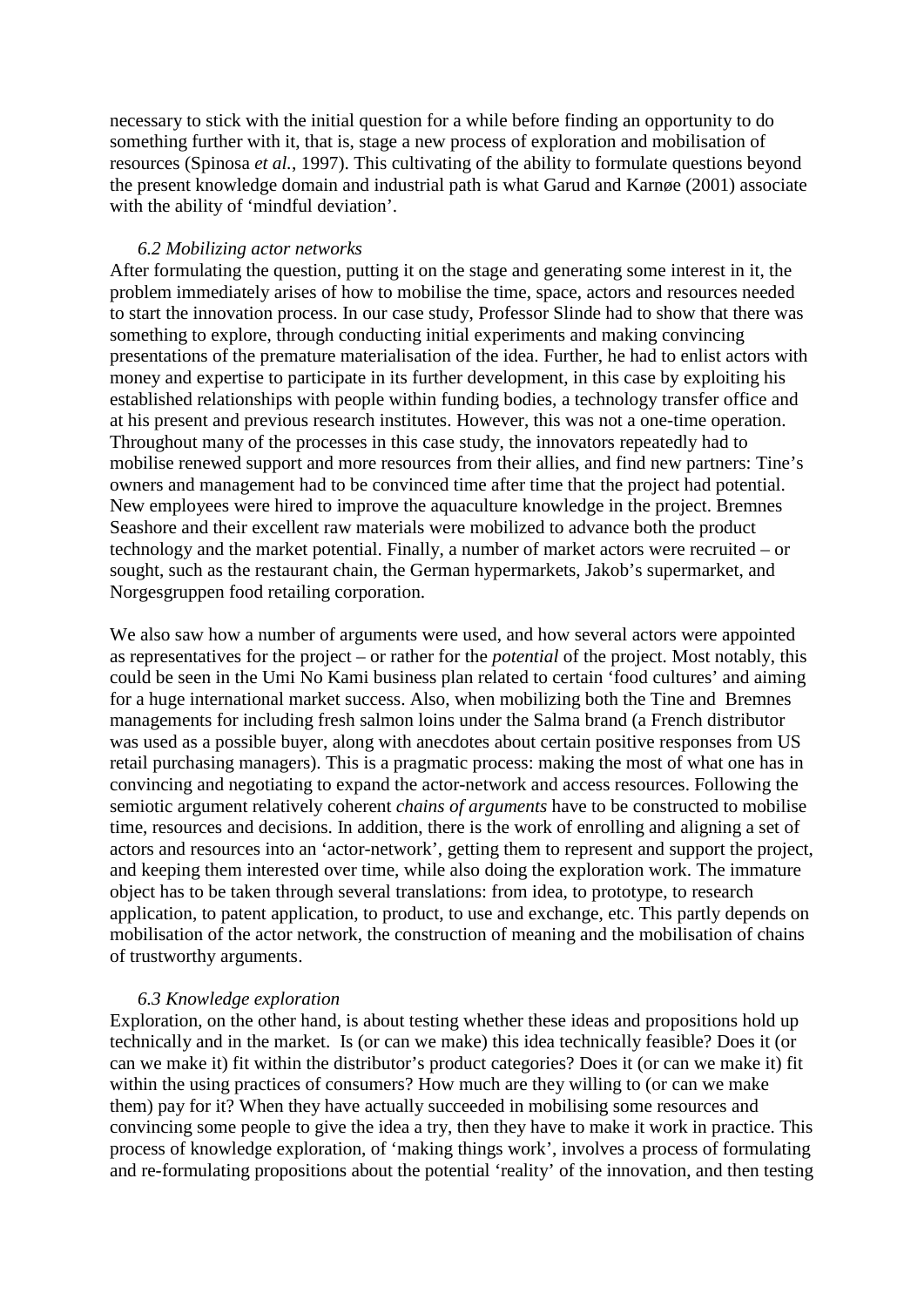them out in practice. It is a two step process: first of creatively imagining potential social and technical relations and then testing in practice whether – and in what way – such relations are possible. An analogy to this process would be that of the scientific method, of formulating a research question or a hypothesis, and conducting practical empirical experiments to see if an answer to the question can be found, or if the hypothesis may withstand the test. This is not a one-way street of actors seeking to impose their will onto others, but rather an interactive, or we could say, negotiated process. When testing a relationship between elements, e.g., between fish and fermentation culture, between proteins and fatty acids, or between salmon salami and its users, the innovator enters his own picture, so to speak, and becomes involved with – and a part of – the object. Thus, not only does the innovator test a relationship between elements, but the innovator himself experiences how the elements 'speak back', i.e., accept some relations while rejecting others.

Moreover, this testing and making of relationships changes the innovation - often in unpredictable ways. Although it equips the innovator with some creativity and agency, innovation as a recombination of resources and restructuring of activity patterns is not a matter of the heroic entrepreneur's unlimited agency. The proposed relationships between technical, social and economic elements have to be tested and negotiated, and then reformulated and renegotiated, often several times between the involved parties. Precisely because exploration starts out with imagination, and because the objects being explored 'speak back' and bring in their own preferences, it is not possible to be sure whether – or how – the imagined recombination of elements might work. Knowledge exploration produces development risk, as there will always be uncertainties, and, in the case of more radical recombinations, the number of such uncertainties causes indefinite development risk. This part of the innovation process is about developing 'chains of propositions' – from testing whether a technology is feasible, to testing whether such a product will find paying users and hence produce economic value.

#### *6.4 Interaction and controversies between sub-processes*

However, as previously mentioned, the processes of mobilising others and of knowledge exploration are not fully separable. Sometimes 'chains of power/arguments' (mobilisation) and 'chains of propositions' (exploration) interact with each other; borrow elements from each other or confront each other's aims and outcomes. This does not happen continuously. After mobilising a set of actors and resources and starting the exploration process for shorter or longer periods, there may be limited or even no interaction with the mobilisation process and the original idea and perceived opportunity. When observing such processes over time, we can see that there are discrepancies between what was agreed upon in the mobilization of decisions and resources, and what actually ends up being explored and realized, whether they be technical or commercial issues. Yet, when resources run out and new resources have to be mobilised, or when allies start getting impatient (i.e. the management at Tine), or are disappointed (i.e. Bremnes management and Tine R&D), the exploration process may be confronted for its lack of progress, its departure from the original vision or its need to reorient towards enrolling other and different actors and resources, as in our case study. Such confrontations between the mobilized idea network and the actual exploration/realization process will often threaten the whole project, and if it is allowed to continue, it is likely to change direction.

Discoveries and knowledge generated in the exploration process may challenge the mobilised actors to rethink and change their ideas, interests and participation, thereby supporting the project in exploring new directions and propositions. The ways in which such interactions and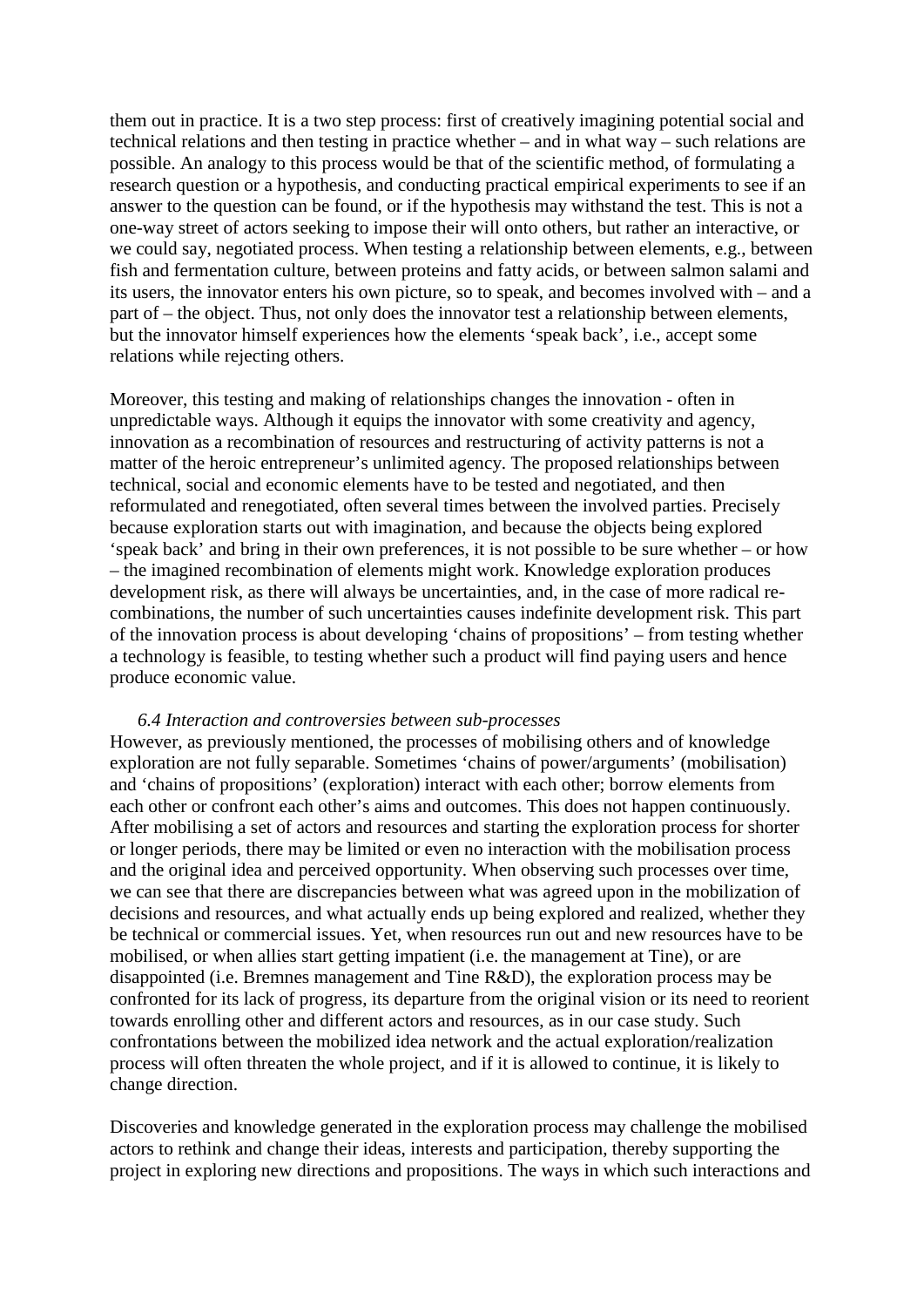confrontations come about and what they lead to should be of particular interest to researchers of industrial innovation, as this would reveal some of the generative and limiting dynamics of innovation processes. Where new meanings are negotiated, choices have to be made and new courses of action pointed out.

## **7. Theoretical implications**

## *7.1 Contrary forces*

By constructing and amplifying the distinction between mobilisation and exploration in a bipolar model like this, we find that we can explain some of the micro-dynamics of innovation processes from an angle that, to the best of our knowledge, has not yet been sufficiently described in the literature. First, during (sub-)processes of *mobilisation*, actornetworks are recruited and committed to things with which they are initially unfamiliar: an idea, a prospect or a prototype of something that may or may not become feasible and usable. Yet, to enable mobilisation, a degree of certainty has to be presumed. Second, during the (sub- )processes of *knowledge exploration*, the aim is to create knowledge – to explore the object and its potential – and therefore change is unavoidable. Moreover, this process of generating knowledge tends to multiply the alternatives of the object, and hence increase, rather than decrease, the uncertainty/complexity – or development risk – of the project. Mobilisation and exploration are contrary forces in this model, and sometimes it almost appears as if the innovation process is at war with itself. Whereas mobilisation is directed towards aligning interests and reducing risk, exploration is directed towards formulating and testing propositions about reality. While mobilisation seeks to converge, exploration frequently leads to divergence for the innovation. This suggests a revision of Van de Ven *et al*'s (1999) model that depicts divergence and convergence as sequential parts of the innovation process. Divergence and convergence should instead be analyzed as the effects of contrary forces within the innovation process, sometimes sequentially following each other, but more often running in parallel and leading to friction when they interact. Finally, the *interaction* between mobilisation and exploration processes on the one hand, and between different actornetworks/organising processes on the other, often leads to controversies and compromises that may send the project off in new directions. This means that innovation outcomes are never given 'by the order of things', but instead are the result of a series of negotiations and knowledge explorations over time.

## *7.2 Uncertainty, knowledge and power*

The presence of a number of uncertainties – 'nobody knows' problems – frequently produces high development risk in innovation projects. Although they are experts in their respective fields, we argue that the innovators lack of knowledge has to do with the connection and translation of knowledge and technology between settings. In putting knowledge and knowledge constraints at the centre of attention, the framework suggests that innovators have to produce two different kinds of activities. First, to gather a chain of arguments suited for convincing, mobilising, maintaining and removing parts of actor-networks and their resources. Second, they need to produce testable propositions about reality, e.g. how to make the technology work and what users might have an interest in such a product.

Innovation processes are propositional at their core. The original idea is a proposition about the potential that may stem from a new combination of elements. This idea needs some resources to get started, and then the idea needs to be explored in practice – testing whether and how the proposition may hold. This will normally happen by breaking the original idea into a series of new and 'smaller' propositions; as the innovation is opened up and investigated, it is revealed as being a more or less complex set of problems, all having many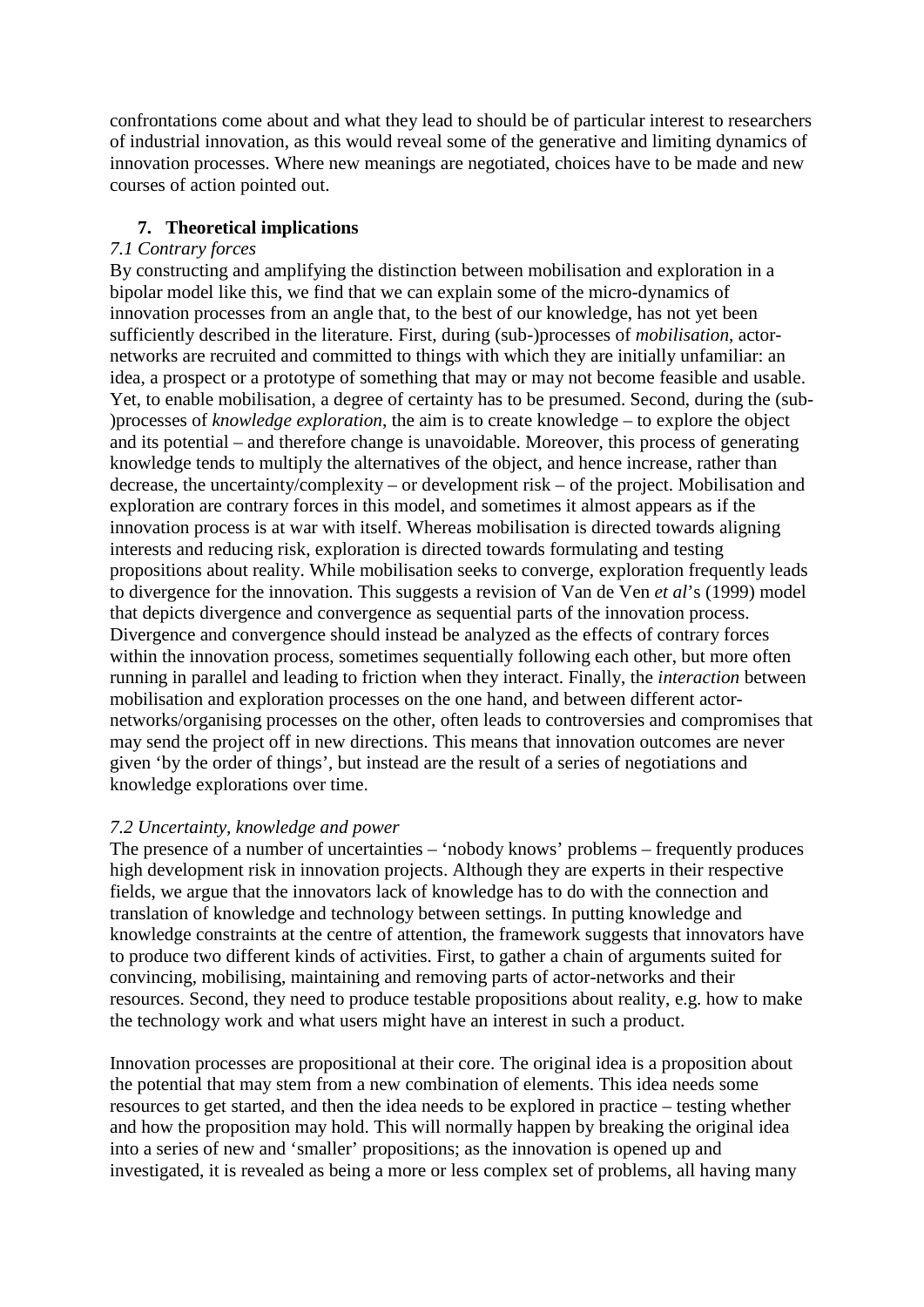different solutions *in potentia*. However, in order to enlist allies, it is necessary to make the idea and concept converge on a number of aspects, and this will often create a 'lock-in' for the subsequent process – at least for a period of time.

The mobilisation of actor-networks is based on a relational logic of 'power production', i.e., of carefully building, or connecting to, networks of human and non-human elements with interests in realising the innovation. In this sense, this part of the process is about producing power effects, i.e., mobilising actors and resources on behalf of the innovation, and translating their interests into a common project. Still, if and when an actor-network is mobilised, the elements employed in the chain of arguments may produce frames and evaluation principles that define the project's room for action. Hence, temporal lock-ins may be enforced that cannot be easily broken out of in the subsequent parts of the innovation process.

In the interaction between potential allies during efforts to stage and mobilise resources for innovation, space and time is created for the *exploitation of knowledge uncertainty*. Different actors have different experiences and expertise related to the characteristics and potential of the elements recombined into a new idea, and they are situated within different sets of relationships. However, few – if any – know what it takes to relate previously unrelated elements to each other. During the process of building arguments to convince others to support an innovation, presumptive competent actors are mobilised to represent the innovation as something worth pursuing. However, a part of this is also that asymmetrical knowledge and experience may be used by the more informed and experienced actor to influence – and sometimes manipulate – the other. Such manipulation is obviously also about mobilising apparent, at least temporal authority. Hence, if more 'radical' ideas will be impossible to evaluate in objective terms, those who have more experience with some of the elements involved may be able to exploit actors with less or other types of experience. Choices regarding innovative ideas always have to be made based on limited knowledge.

## *7.3 The learning paradox*

Uncertainty, or the lack of knowledge, in innovation is a problem that calls for 'exploration': an active learning process of testing and developing the innovation. The exploration process is supposed to move asymptotically towards solid knowledge. The paradox is that while the aim of exploration processes is to produce knowledge, they almost always produce complexity, multiplicity, ambiguity and choice. Even if the knowledge generating process occasionally succeeds in providing clear and singular answers, most of the time in this case study the object and its complex potential relations expanded during exploration. This has partly to do with the innovation, at least in its early phases, being unstable within several dimensions, and that its stabilisation requires exploration of a number of interconnected issues. In addition, when experts start investigating an idea, making it into an 'epistemic object' (Knorr Cetina, 2001), that idea opens up and becomes a complex of interesting problems and opportunities. Paradoxically, in industrial settings, exploration is a process that aims to expand and generalise the concept, which often involves hypotheses about appropriation and economies of scale. The innovation has to be brought towards stabilisation as a general concept and thus be possible to scale up. This presupposes that the concept is both tested in practice, and demonstrated to hold up to such tests.

## *7.4 Time and simplification*

A main point in our analytic scheme is that, for longer periods of time, processes of mobilisation and exploration do not interact, and when they do interact, controversies in the form of frictions and confrontations are often produced. Learning often leads to a departure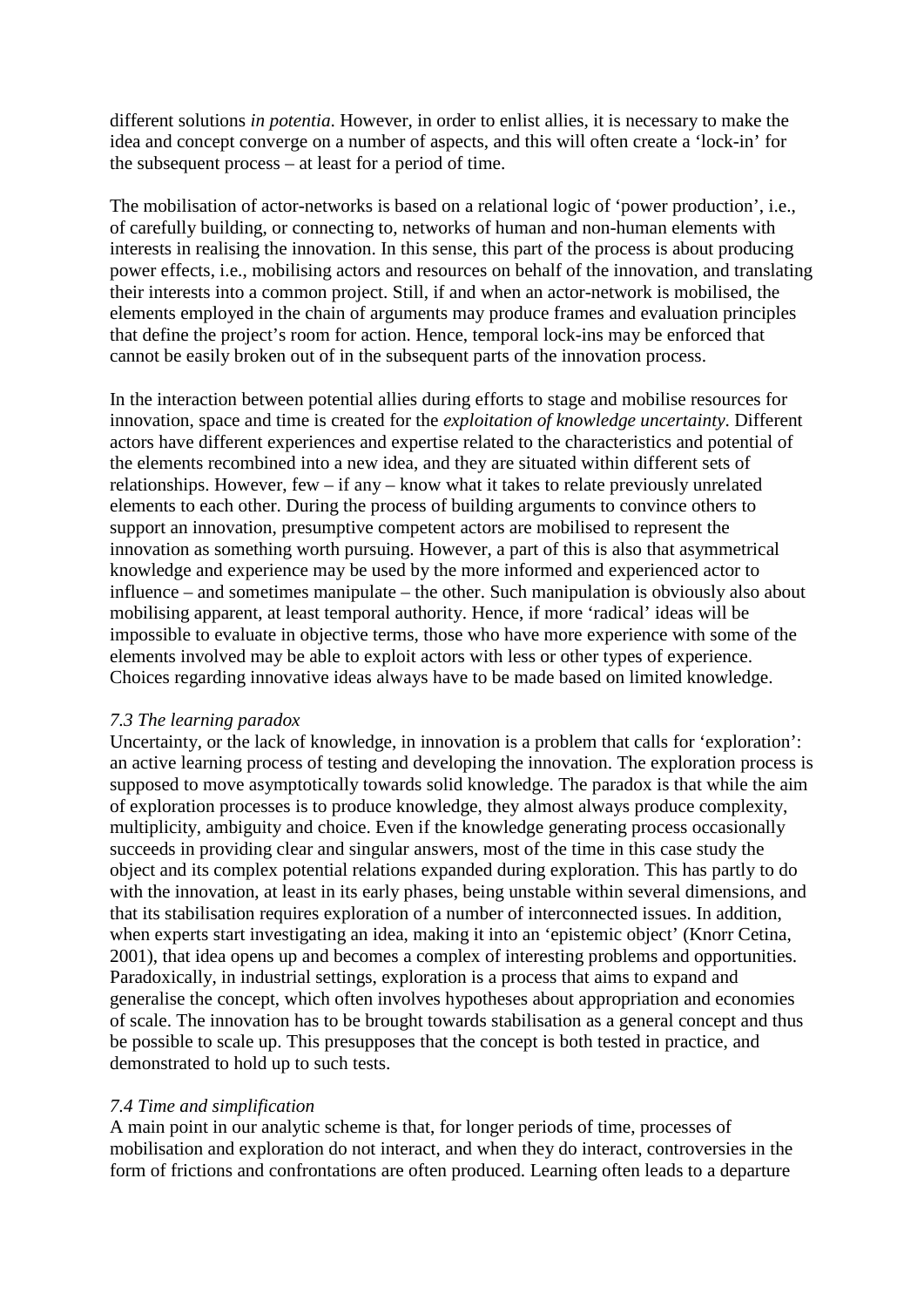from the original idea, which may create a mismatch to the extent that a struggle over the future direction is unavoidable. Therefore, interaction avoidance seems to be a common challenge of innovation processes, basically stemming from the need to handle and reduce the divergent and expanding aspect of exploration. Actors tend to avoid interacting with others during exploration processes due to the risk of being influenced. Moreover, the battles that innovators engage in are only the ones they think they can win. This is, so to speak, creating parallel space and time, where rather different conceptions of the innovation may emerge alongside each other. We also saw in the case study that after a successful mobilisation, creating new space and time for the next phase, the resulting framework is kept tight until new confrontations and reconfigurations enforce or enable a renegotiation of either the framework conditions or the actual innovation.

Not only do sub-processes of innovation sometimes interact, the innovation process also interacts within a larger network of interconnected processes (see figure 2 above), thereby considerably increasing complexity and uncertainty. We suggest that, based on a process perspective, path dependence is better understood as encompassing relatively slower processes maintained via intertwined networks of heterogeneous elements that are carefully assembled over long periods of time. Movement in such embedded networks creates friction, which is both a creative and a destructive force. Friction privileges continuations and incremental changes of the existing practice in both the direction of improvements across interfaces and the direction of economizing in a way that gradually adapts the new activity to the requirements of the surrounding economy. This view of path dependence explains both some of the slowness and some of the unexpected outcomes of innovation processes: (1) why innovation processes tend to take significantly more time than expected, and (2) why 'successful' innovations often are realised as incremental changes or marginal additions to an existing set of relations and activities.

Building the innovation into commercial relations is likely to de-stabilise it and produce new phases of development, both of mobilisation and exploration. Hence, finding or creating *use*  for the innovation by others means that the innovation needs renegotiation. As mentioned previously, confrontations between mobilisation and exploration are often destructive; thus, actors avoid involving themselves in more relations than necessary, and a simplification of networks might be required. Further, while sometimes necessary, this reluctance to interact may again lead to sub-optimal mobilisation or exploration. When partially stabilised innovations and their internal propositions about users are tested with potential users, new propositions and adaptations of the established setting will arise, and thus lead to new development phases and new selection processes. In order to minimise such challenges, and thereby reduce development costs, businesses are forced to radically simplify the innovation and its network, and adapt to what already exists in response to friction forces within the established network.

## **8. Conclusions**

This study has indicated that in order to expand our understanding of innovation processes, we need to address more precisely how the "physical processes of time", that we associate with the emergence of new products and new business activities, relates to different mental and social processes of time and the divergent activities these tend to generate. Mobilizing processes has to do with particular kinds of interactions between mental and social processes on the one hand, and resource related processes on the other, that are both communicative and economic of nature. The outcomes of such processes are typically "commitments" to the innovation projects. Knowledge exploration processes on the other hand, has to do with the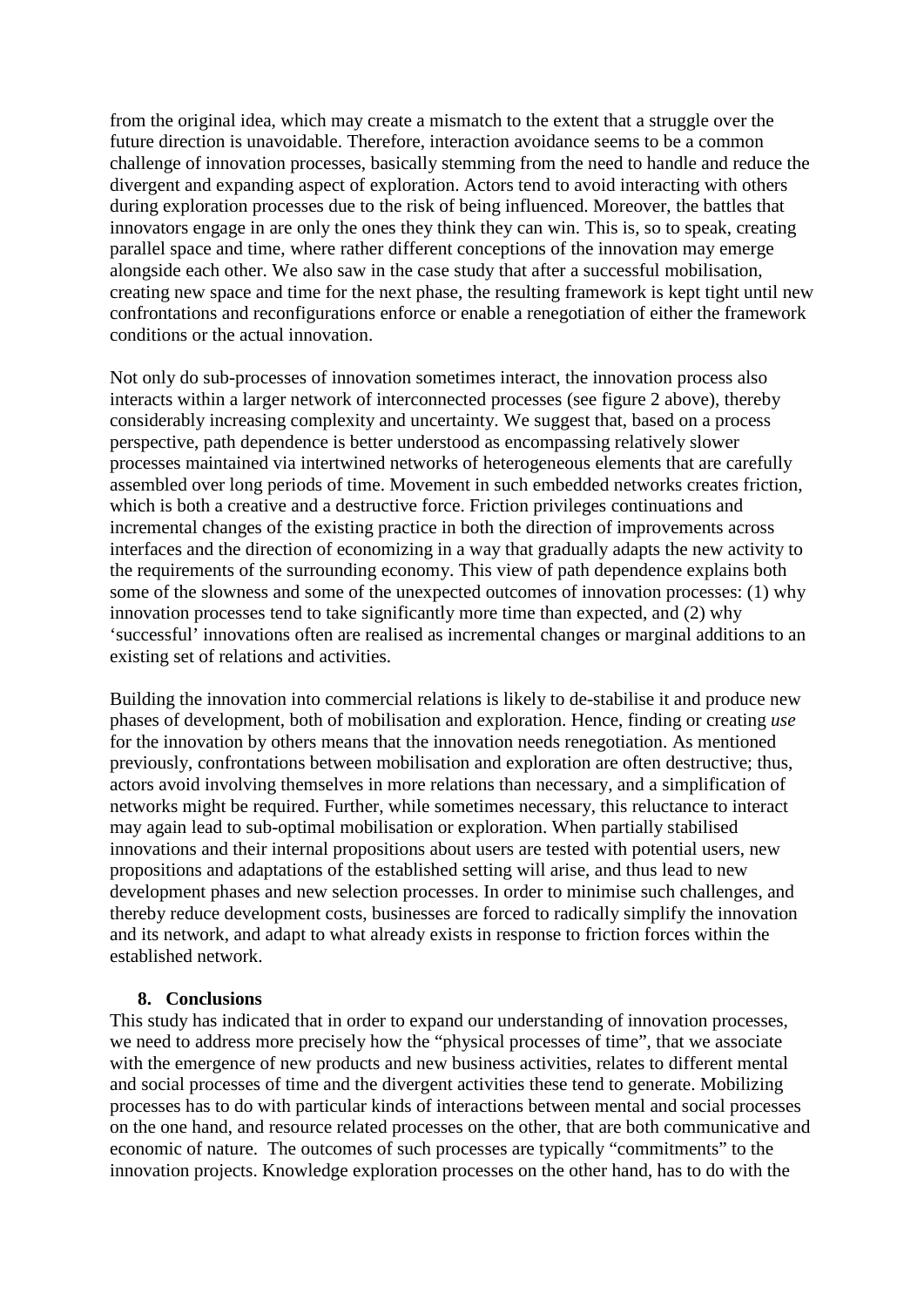search for correspondences between mental propositions and the realities as represented by a variety of feedback processes to the various dimensions and features of the proposed innovation. The outcomes of such processes are new pieces of knowledge and understanding that move the innovation in different directions. The innovation management process can accordingly be seen as an interacted agency activity over time that incorporates these divergent activities. To align and realign contradictory forces is at the core of what innovation managers do.

In sum, we maintain that this study has contributed to our understanding of industrial innovation processes by challenging and complementing perspectives of punctuated learning (Van de Ven *et al*., 1999), path creation (Garud & Karnøe, 2001) and user-producer interaction (Håkansson & Waluszewski, 2007; Pinch & Oudshoorn, 2008). The analytic model and subsequent theorising is consistent with the methodology of actor-network theory, IMP's view of resources and recent developments within innovation studies. However, our study differs from many accounts and conceptions within actor-network theory in its attempt to handle industrial innovation rather than science and technology development. It also differs from the related and emergent field of the sociology of finance (Callon, 1999; Knorr Cetina & Preda, 2005) in dealing with 'less pure' settings thus we have found reason to combine it with important insights from the IMP approach.

We have emphasised the controversies of innovation as being confrontations within the actual process, and between the innovation process and its related network of interconnected processes, as well as (indirect) friction forces within the already existing business network. *Confrontation* refers partly to the occasional interactions between the mobilized network and any actual learning that takes place within the process over time. It also partly refers to the effects of interaction between the old and the new, between the 'investments in place' and the innovative solution. When something new is introduced to a setting, confrontations often arise, as the new element tends to confront power constructions and established practices. This may produce blockages by some actors, and mobilization efforts by others. Therefore, over time the innovation will repeatedly have to align with new elements in order to maintain or gain power. *Friction* refers to the indirect effects of the innovation programme. When the new intervenes with the old, there will be forces and counter-forces activated between the existing interdependent resources, sometimes triggering creative efforts of problem solving, while other times serving as an obstacle. Based on the assumption that resources are heterogeneous and interdependent, Håkansson and Waluszewski (2001) have conceptualised how investments in place represent 'economic heaviness', which produces resistance, or 'friction' (Håkansson & Waluszewski, 2001). This mechanism tends to favour incremental innovation, and requires innovation projects to work hard to adapt the new to the old. Friction frequently also leads to unintended consequences because all network elements are embedded.

We maintain in this study that it is productive to business network research to explicitly open up the black box of innovation processes. Innovations will have to find their places within and among established business structures, which can also be described by business network concepts that are able to deal with and explain various dynamics. Still, studying innovations offers opportunities for investigating the more radical creation processes that are less stable, less material and more controversial than businesses that have already proven themselves by practice.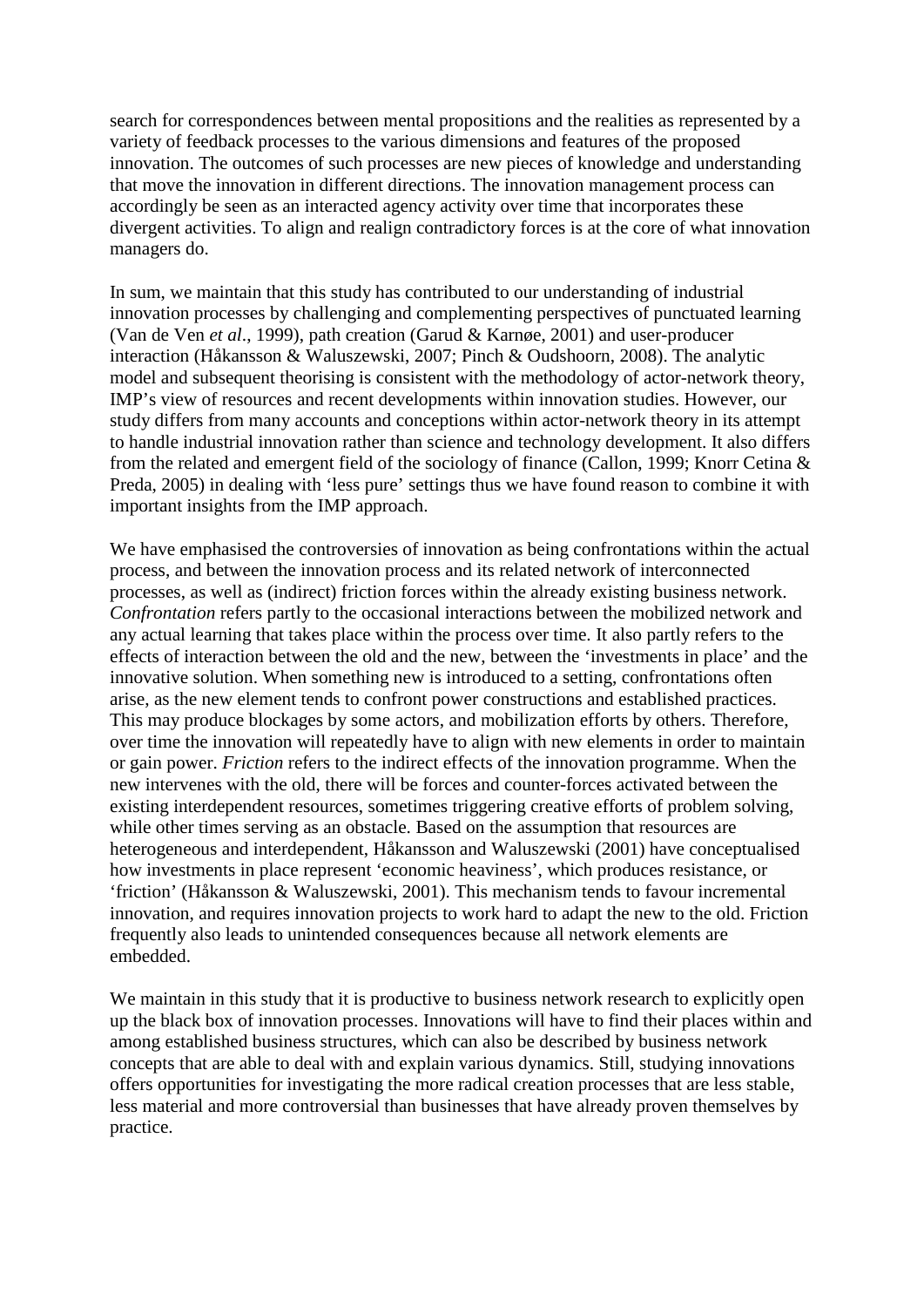For further research, we suggest that there is a need to test and tune process-based models, like the one presented in this paper, in more settings. This could take place at more 'strategic levels' of organisations, or within various other industries, which would enable a testing of the model's relevance, as well as a comparison of innovation processes across industries. Furthermore, the relevance of the model in settings of both service innovation and entrepreneurship has not been discussed in this paper, and we would be curious to learn about the differences that would appear if this were done. We think that the insights produced from the analysis of this case study are not exhaustive. At the level of detail provided within the empirical descriptions, more could be gained than we have been able to offer in this paper. In particular, we suggest that it would be interesting to identify more of the various strategies used for coping with the controversy and interaction: first, between the mobilising of actornetworks and the exploration of knowledge, and second, between the innovation process and the network of interconnected processes in which it is situated.

From a pragmatic business perspective, we believe the suggested model and the findings we have presented could serve as a useful framework for managers to interpret, communicate and structure their efforts in dealing with or managing innovation projects and processes. This model is a way of making sense of such complex activities, and might help in the structuring of a critical and analytical examination of what characterizes innovation processes and their relationships to the broader business networks from which they emerge. Particularly important are the study's implications for policy, specifically the idea that public support for industrial innovation should not isolate its criteria to the innovation project in itself, nor to the innovating organizations' immediate environment/network. Rather, it should seek to greatly emphasize the capacities of the innovation actors and network to adapt the innovation to their larger networks.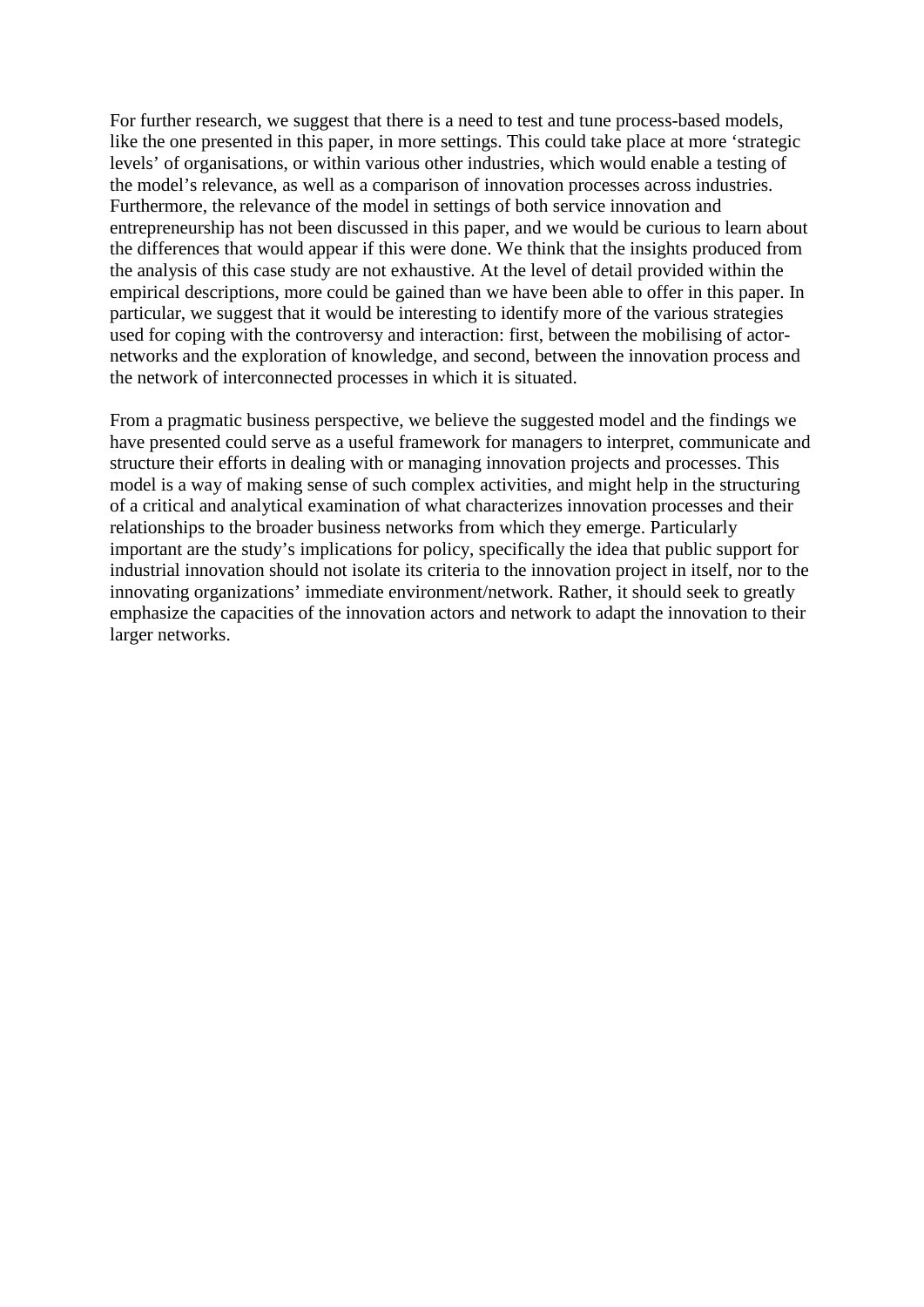## **References**

Araujo, L. (1998). Knowing and learning as networking. *Management Learning,* vol. 29(3), 317-336.

Araujo, L. (2003). Technological practice, firms, communities and networks. Paper presented at the *IMP-conference 2003,* [www.impgroup.org.](http://www.impgroup.org/)

Araujo, L. (2007). Markets, market making and marketing. *Marketing Theory*, vol.7(3), 211- 226.

Beunza, D. & Stark, D. (2004). Tools of the trade: the socio-technology of arbitrage in a Wall Street trading room. *Industrial and Corporate Change*, 13(2):369-400.

Brekke, A. (2009). *A bumper? An empirical investigation of the relationship between the economy and the environment*. PhD thesis, BI Norwegian Business School.

Callon, M. (1999). Actor-network theory – the market test. In Law, J. & Hassard, J. (eds) *Actor network theory and after*, Oxford: Blackwell Publishers.

Coffey, A. & Atkinson, P. (1996). *Making sense of qualitative data*. London: Sage.

Dubois, A. & Araujo, L. (2004). Research methods in industrial marketing studies. In

Håkansson, H., Harrison, D. & Waluszewski , A. (eds), *Rethinking marketing: Developing a new understanding of markets*, Wiley.

Easton, G. (2010). Critical realism in case study research. *Industrial Marketing Management*, 39:118-128.

Ford, D., Gadde, L.-E., Håkansson, H., and Snehota, I. (2003). *Managing Business Relationships.* Chichester: John Wiley & Sons.

Garud, R. & Karnøe, P. (eds) (2001). *Path dependence and creation*. Abingdon: Lawrence Erlbaum Associates.

Garud, R. & Rappa, M.A. (1994). A socio-cognitive model of technology evolution: The case of cochlear implants. *Organization Science*, 5(3), 344-362.

Geertz, C. (1973). *The interpretation of cultures*. New York: Basic Books.

Hammersley, M. & Atkinson, P. (1995). *Ethnography: Principles in practice* (2<sup>nd</sup> ed.). London: Routledge.

Hernes, T. (2007). *Understanding organization as process: Theory for a tangled world*. London: Routledge.

Hoholm. T. (2011). *The contrary forces of innovation: An ethnography of innovation in the food industry*. London: Palgrave MacMillan.

Hoholm, T. & Araujo, L. (2011). Studying innovation processes in real-time: The promises and challenges of ethnography. *Industrial Marketing Management,* 40(6), 933-939*.*

Howard-Grenville, J.A. & Carlile, P.R. (2006). The incompatibility of knowledge regimes: consequences of the material world for cross-domain work. *European Journal of Information Systems*, 15, 473-485.

Håkansson, H., Ford, D., Gadde, L-E., Snehota, I., & Waluszewski, A. (2009). *Business in networks*. Chichester: Wiley.

Håkansson, H. & Ford, D. (2002). How should companies interact in business networks?. *Journal of Business Research,* 55(2), 133-139.

Håkansson, H., Kraus, K. & Lind, J. (eds) (2010). *Accounting in networks.* London: Routledge.

Håkansson, H. & Waluszewski, A. (2001a). *Managing technological development: IKEA, the environment, and technology*. London: Routledge.

Håkansson, H. & Waluszewski, A. (2001b). Co-evolution in technological development: The role of friction. Paper presented at the *IMP-conference* in Oslo 2001, [www.impgroup.org.](http://www.impgroup.org/)

Håkansson, H. and Waluszewski, A. (2007). *Knowledge and innovation in business and industry: The importance of using others*. London: Routledge.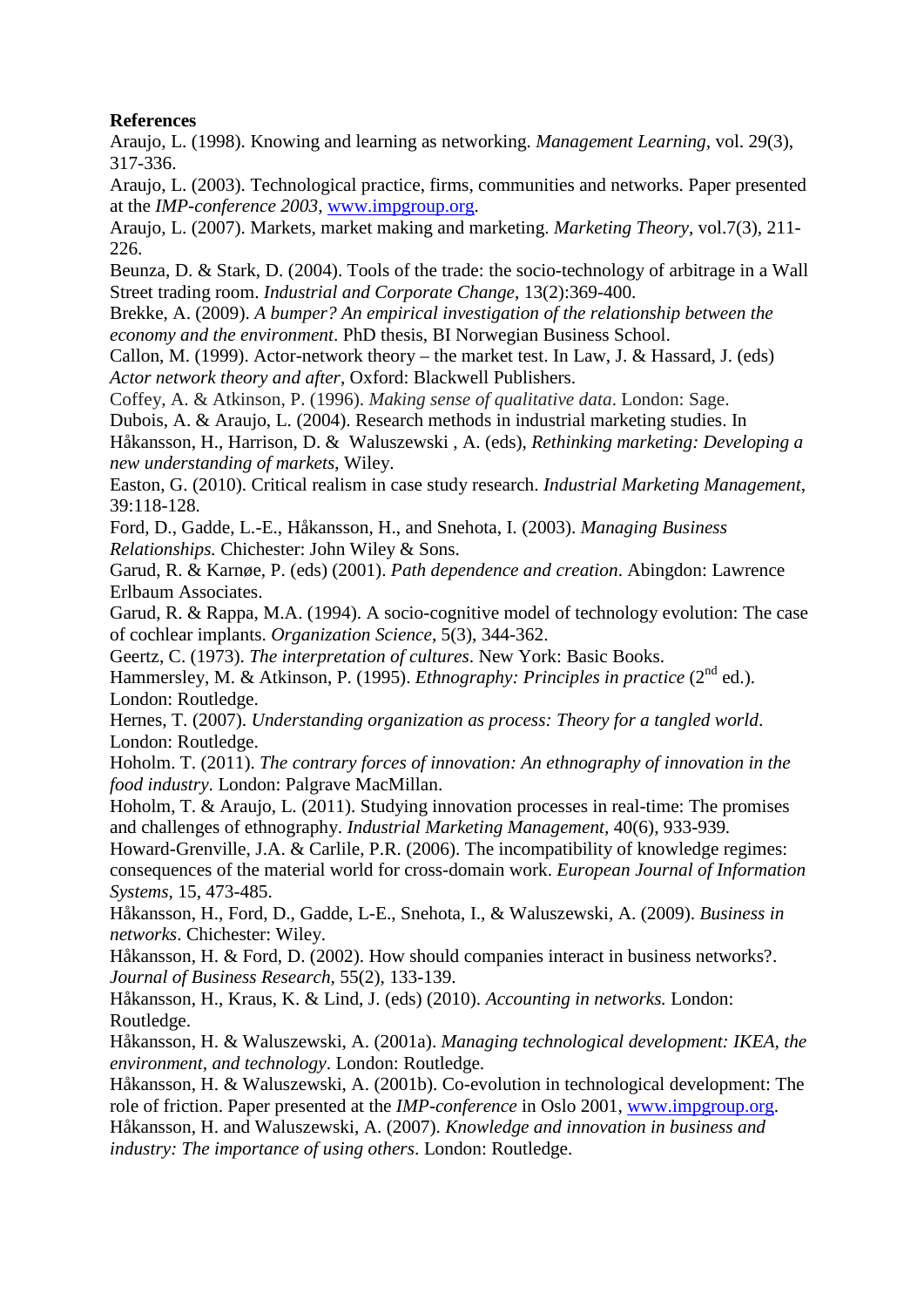Johanson, J. & Mattsson, L.G. (1987). Interorganizational relations in industrial systems: A network approach compared with the transaction cost approach. *International Journal of Management and Organization*, 17(1), 34-48.

Kline, S.J. & Rosenberg, N. (1986). An overview of onnovation. In Landau, R. & Rosenberg, N. (eds), *The positive sum strategy*. Washington D.C.: National Academy Press.

Knorr Cetina, K. (2001). Objectual practice. In Schatzki, T., Knorr Cetina, K., & Savigny, E.von (eds), *The practice turn in contemporary theory*. London: Routledge.

Knorr Cetina, K. & Preda, A. (eds) (2005). *The sociology of financialmMarkets*. Oxford: Oxford University Press.

Latour, B. (1987). *Science in Action: How to follow scientists and engineers through society*. Cambridge: Harvard University Press.

Latour, B. (1988). The powers of association. In Law, J. (ed) *Power, action and belief*. London: Routledge.

Latour, B. (1991). Technology is society made durable, in John Law (ed.) *A sociology of monsters: essays on power, technology and domination,* London/New York, Routledge

Latour, B. (1996). *Aramis, or the love of technology*. Cambridge: Harvard University Press. Latour, B. (1999). On recalling ANT. In Law, J. & Hassard, J. (eds), *Actor Network Theory and after*. Oxford: Blackwell.

Law, J. (1992). Notes on the theory of the actor-network: Ordering, strategy and heterogeneity. *Systems Practice* 5(4), 379-393.

Law, J. (1994). *Organizing modernity*. Oxford: Blackwell Publishers.

Law, J. (1999). After ANT: complexity, naming and topology. In Law, J. & Hassard, J. (eds), *Actor network theory and after*. Oxford: Blackwell.

Law, J. (2004)*. After method: Mess in social science research.* London, Routledge.

Leek, S., Turnbull, P., & Naude, P. (2003). Interactions, relationships and networks: Past, present and future. Paper presented at the *IMP-conference 2001*, [www.impgroup.org.](http://www.impgroup.org/) Mattsson, L.G. (2003). Understanding market dynamics – Potential contributions to

market(ing) studies from Actor-Network Theory. Paper presented at *The IMP Group 2003 Conference*, Lugano, [www.impgroup.org.](http://www.impgroup.org/)

Medlin, C. (2002). Interaction: a time perspective. Paper presented at *The IMP Group 2002 Conference,* [www.impgroup.org.](http://www.impgroup.org/)

Medlin, C.J. (2004). Interaction in business relationships: A time perspective. *Industrial Marketing Management*. 33 (3), 185-193.

Mørk, B.E., Hoholm, T., & Aanestad, M. (2006). Constructing, enacting and packaging innovations: a study of a medical technology project. *European Journal of Innovation Management*, vol.9 (4), 444-465.

Mørk, B.E., Hoholm, T., Aanestad, M., Edwin, B. & Ellingsen, G. (2010). Challenging expertise: On power relations within and across communities of practice in medical innovation. *Management Learning,* vol.41(5), 575-592.

Olsen, P.I. (2011). The relevance and applicability of process metaphysics to organizational research. *Philosophy of Management,* vol. 10(2), 53-74.

Pavitt, K. (2005). Innovation process. In Fagerberg, J., Mowery, D.C., & Nelson, R.R. (eds), *The Oxford handbook of innovation*. Oxford: Oxford University Press.

Pickering, A. (1995). *The mangle of practice: Time, agency & science*. Chicago: The University of Chicago Press.

Pinch, T. & Oudshoorn, N. (2008). User-technology relationships: Some recent

developments. In Hackett, E.J., Amsterdamska, O., Lynch, M. & Wajcman, J. (eds), *The handbook of science and technology studies*, Cambridge: The MIT Press.

Quintens, L. & Matthyssens, P. (2010). Involving the process dimensions of time in casebased research. *Industrial Marketing Management,* 39:91-99.